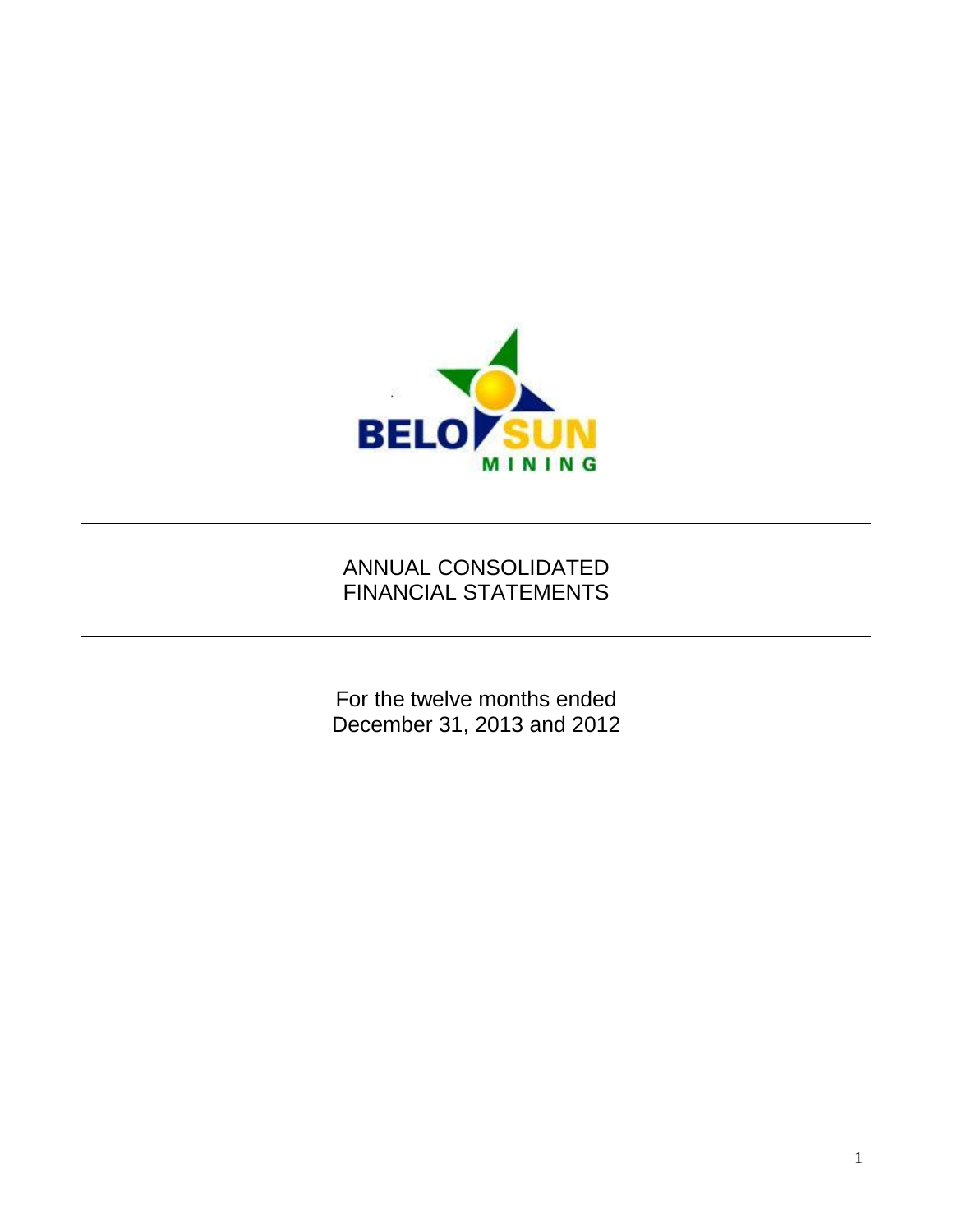

## **INDEPENDENT AUDITORS' REPORT**

## To the Shareholders of **Belo Sun Mining Corp.**

Collins Barrow Toronto LLP 11 King Street West Suite 700, P.O. Box 27 Toronto, Ontario M5H 4C7 Canada

T. 416.480.0160 F. 416.480.2646

www.collinsbarrow.com

We have audited the accompanying consolidated financial statements of Belo Sun Mining Corp. and its subsidiaries, which comprise the consolidated statements of financial position as at December 31, 2013 and December 31, 2012 and the consolidated statements of comprehensive loss, cash flows, and changes in equity for the years then ended, and a summary of significant accounting policies and other explanatory information.

#### *Management's Responsibility for the Consolidated Financial Statements*

Management is responsible for the preparation and fair presentation of these consolidated financial statements in accordance with International Financial Reporting Standards, and for such internal control as management determines is necessary to enable the preparation of consolidated financial statements that are free from material misstatement, whether due to fraud or error.

#### *Auditor's Responsibility*

Our responsibility is to express an opinion on these consolidated financial statements based on our audits. We conducted our audits in accordance with Canadian generally accepted auditing standards. Those standards require that we comply with ethical requirements and plan and perform the audit to obtain reasonable assurance about whether the consolidated financial statements are free from material misstatement.

An audit involves performing procedures to obtain audit evidence about the amounts and disclosures in the consolidated financial statements. The procedures selected depend on the auditor's judgment, including the assessment of the risks of material misstatement of the consolidated financial statements, whether due to fraud or error. In making those risk assessments, the auditor considers internal control relevant to the entity's preparation and fair presentation of the consolidated financial statements in order to design audit procedures that are appropriate in the circumstances, but not for the purpose of expressing an opinion on the effectiveness of the entity's internal control. An audit also includes evaluating the appropriateness of accounting policies used and the reasonableness of accounting estimates made by management, as well as evaluating the overall presentation of the consolidated financial statements.

We believe that the audit evidence we have obtained in our audits is sufficient and appropriate to provide a basis for our audit opinion.

#### *Opinion*

In our opinion, the consolidated financial statements present fairly, in all material respects, the financial position of Belo Sun Mining Corp. and its subsidiaries as at December 31, 2013 and December 31, 2012 and its financial performance and its cash flows for the years then ended, in accordance with International Financial Reporting Standards.

Colline Barrow Toronto LLP

Licensed Public Accountants Chartered Accountants March 26, 2014 Toronto, Ontario

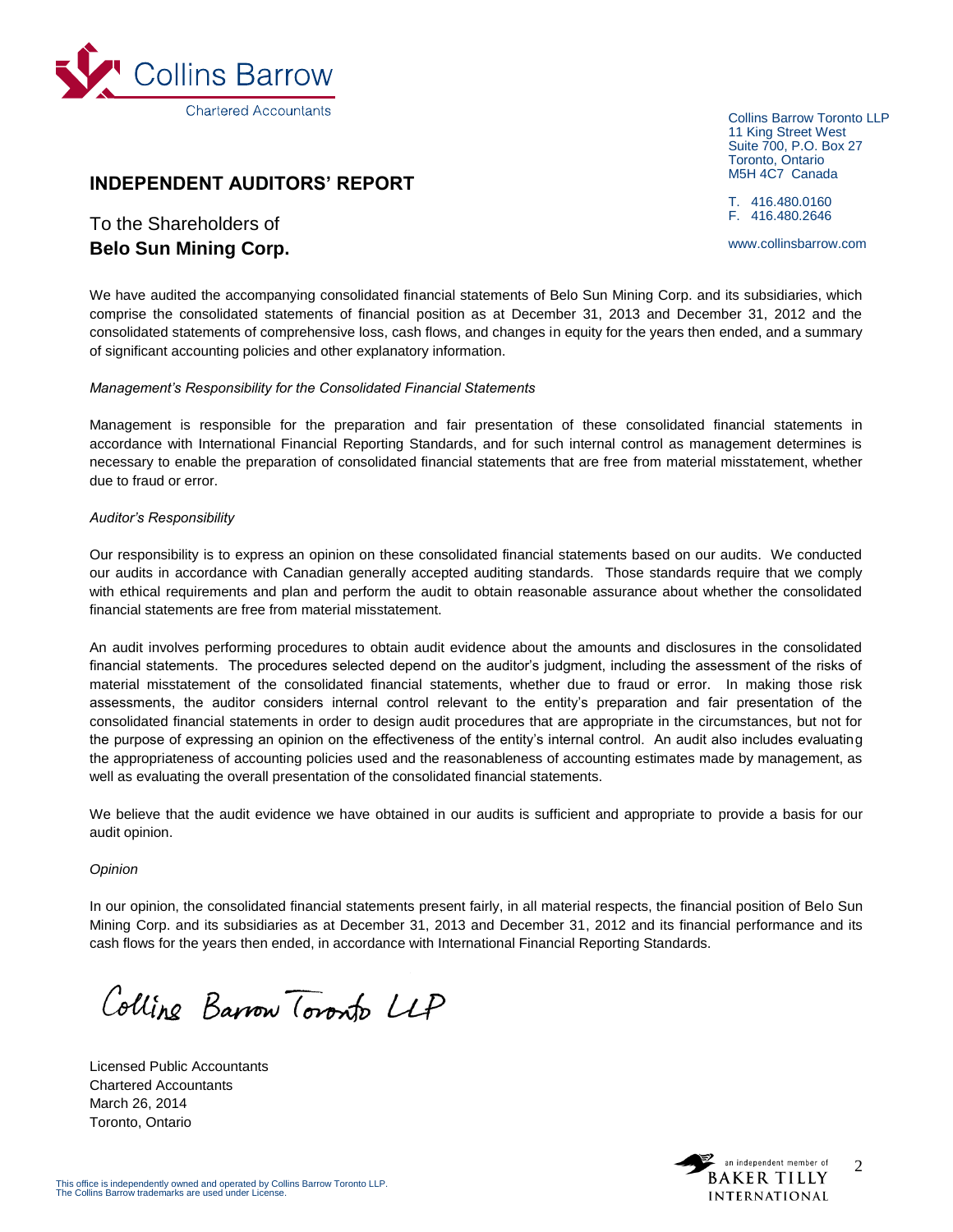## **Consolidated Statements of Financial Position Belo Sun Mining Corp.**

|                                          |              | December 31,              |                 |    | December 31,    |  |
|------------------------------------------|--------------|---------------------------|-----------------|----|-----------------|--|
|                                          | <b>Notes</b> | 2013                      |                 |    | 2012            |  |
| <b>Assets</b>                            |              |                           |                 |    |                 |  |
| <b>Current assets</b>                    |              |                           |                 |    |                 |  |
| Cash and cash equivalents                |              | \$                        | 13,197,670      | \$ | 45,977,241      |  |
| Prepaid expenses and sundry receivables  | 3            |                           | 279,009         |    | 885,413         |  |
|                                          |              |                           | 13,476,679      |    | 46,862,654      |  |
| <b>Non-current assets</b>                |              |                           |                 |    |                 |  |
| Property and equipment                   | 6            |                           | 6,584,995       |    | 6,394,504       |  |
| Term investment                          | 5            |                           | 517,427         |    | 524,131         |  |
| <b>Total Assets</b>                      |              | \$                        | 20,579,101      | \$ | 53,781,289      |  |
|                                          |              |                           |                 |    |                 |  |
| <b>Liabilities and Equity</b>            |              |                           |                 |    |                 |  |
| <b>Current liabilities</b>               |              |                           |                 |    |                 |  |
| Accounts payable and accrued liabilities | 7            | $\boldsymbol{\mathsf{S}}$ | 1,049,128       | \$ | 4,825,228       |  |
| <b>Finance leases</b>                    | 8            |                           | 9,558           |    | 26,397          |  |
| <b>Current taxes</b>                     | 17           |                           | 7,091           |    | 7,091           |  |
|                                          |              |                           | 1,065,777       |    | 4,858,716       |  |
| <b>Non-current liabilities</b>           |              |                           |                 |    |                 |  |
| <b>Finance leases</b>                    | 8            |                           |                 |    | 10,313          |  |
| Deferred taxes                           | 17           |                           |                 |    | 7,091           |  |
|                                          |              |                           | 1,065,777       |    | 4,876,120       |  |
|                                          |              |                           |                 |    |                 |  |
| <b>Equity</b>                            |              |                           |                 |    |                 |  |
| Share capital                            | 9            |                           | 157,304,907     |    | 157, 177, 638   |  |
| Share-based payments reserve             | 10           |                           | 15,141,493      |    | 13,270,262      |  |
| Accumulated other comprehensive loss     |              |                           | 144,548         |    | (497, 425)      |  |
| <b>Deficit</b>                           |              |                           | (153,077,624)   |    | (121, 045, 306) |  |
| <b>Total Equity</b>                      |              |                           | 19,513,324      |    | 48,905,169      |  |
| <b>Total Liabilities and Equity</b>      |              | \$                        | 20,579,101      | \$ | 53,781,289      |  |
| Commitments and contingencies            | 16           |                           |                 |    |                 |  |
|                                          |              |                           |                 |    |                 |  |
| Approved on behalf of the Directors:     |              |                           |                 |    |                 |  |
| "Catherine Stretch"                      |              |                           | "Mark Eaton"    |    |                 |  |
| <b>Director</b>                          |              |                           | <b>Director</b> |    |                 |  |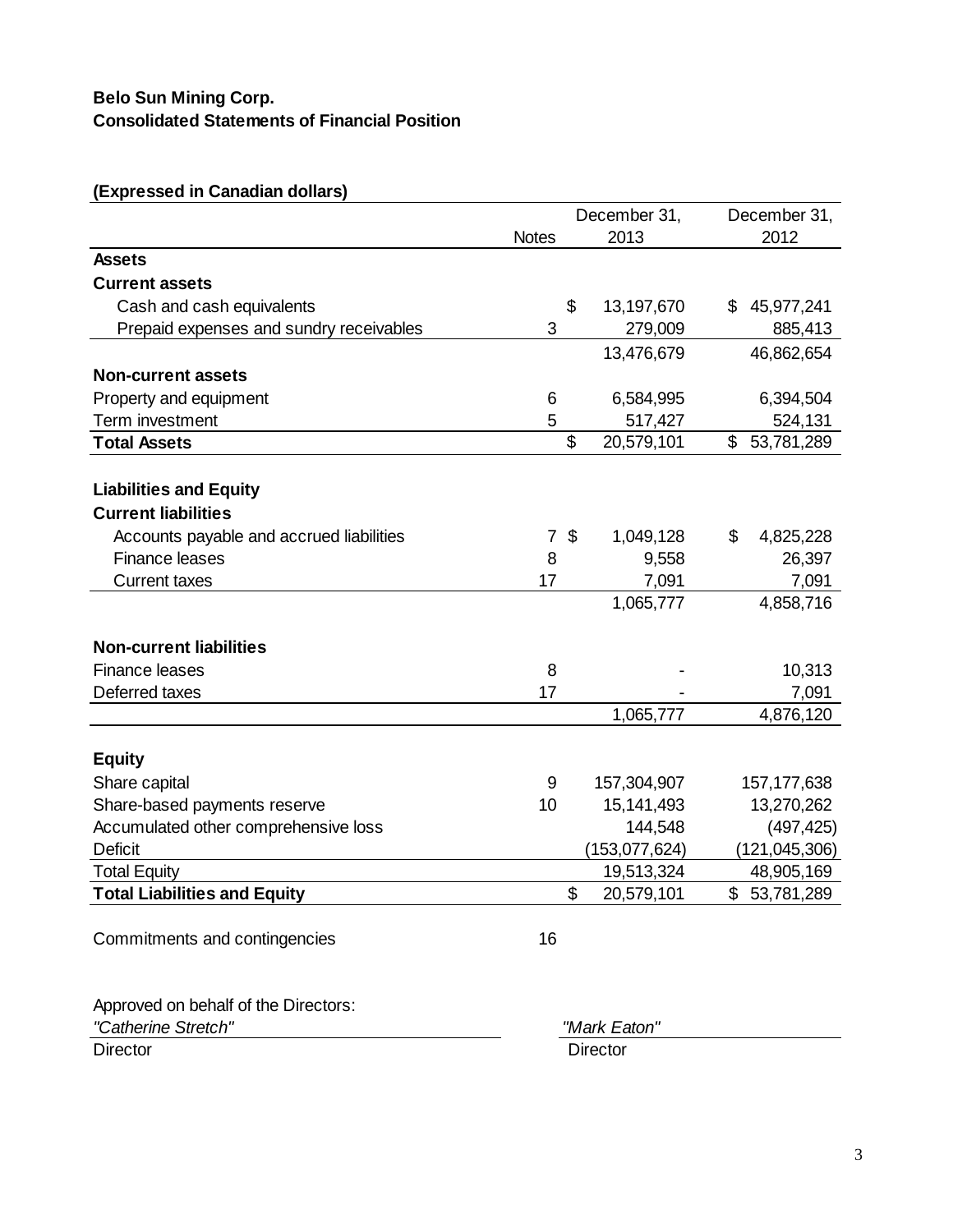## **Consolidated Statements of Comprehensive Loss Belo Sun Mining Corp.**

| LAPI GƏƏGU III VAHAYIAH YUNAI ƏJ               |                |                      |    |                |  |  |  |
|------------------------------------------------|----------------|----------------------|----|----------------|--|--|--|
|                                                |                | Twelve months ended  |    |                |  |  |  |
|                                                |                | December 31,         |    |                |  |  |  |
|                                                | <b>Notes</b>   | 2013                 |    | 2012           |  |  |  |
| <b>Expenses</b>                                |                |                      |    |                |  |  |  |
| Management fees paid to directors              | $15 \quad$ \$  | 702,688              | \$ | 559,803        |  |  |  |
| Salaries, wages and consulting fees            |                | 4,603,620            |    | 2,933,486      |  |  |  |
| Legal fees                                     |                | 23,392               |    | 30,360         |  |  |  |
| Audit fees                                     |                | 102,047              |    | 185,320        |  |  |  |
| General and administration                     |                | 2,646,002            |    | 2,218,312      |  |  |  |
| Depreciation                                   |                | 379,692              |    | 256,082        |  |  |  |
| Share-based payments                           | 10             | 2,426,000            |    | 7,164,550      |  |  |  |
| Exploration and evaluation expenses            | 4              | 11,648,898           |    | 29,694,408     |  |  |  |
| <b>Engineering studies</b>                     | $\overline{4}$ | 10,014,203           |    | 6,110,388      |  |  |  |
| Foreign exchange loss                          |                | 811,851              |    | 169,998        |  |  |  |
| Loss from operations                           |                | (33, 358, 393)       |    | (49, 322, 707) |  |  |  |
|                                                |                |                      |    |                |  |  |  |
| Interest income                                |                | 782,225              |    | 1,137,926      |  |  |  |
| Gain on sale of assets                         |                | 12,226               |    | 1,132          |  |  |  |
| Gain/(loss) on derivative liability            | $\overline{4}$ | 32,124               |    | (223, 985)     |  |  |  |
| Net loss for the year                          |                | (32, 531, 818)       |    | (48, 407, 634) |  |  |  |
| Exchange differences on translating foreign    |                |                      |    |                |  |  |  |
| operations                                     |                | 641,973              |    | (397, 718)     |  |  |  |
| Comprehensive loss for the year                |                | \$<br>(31, 889, 845) | \$ | (48, 805, 352) |  |  |  |
|                                                |                |                      |    |                |  |  |  |
| Loss per share                                 | 12             |                      |    |                |  |  |  |
| <b>Basic</b>                                   |                | \$<br>$(0.12)$ \$    |    | (0.21)         |  |  |  |
| <b>Diluted</b>                                 |                | \$<br>$(0.12)$ \$    |    | (0.21)         |  |  |  |
| Weighted average number of shares outstanding: |                |                      |    |                |  |  |  |
| Basic and diluted                              |                | 265,982,863          |    | 234,592,706    |  |  |  |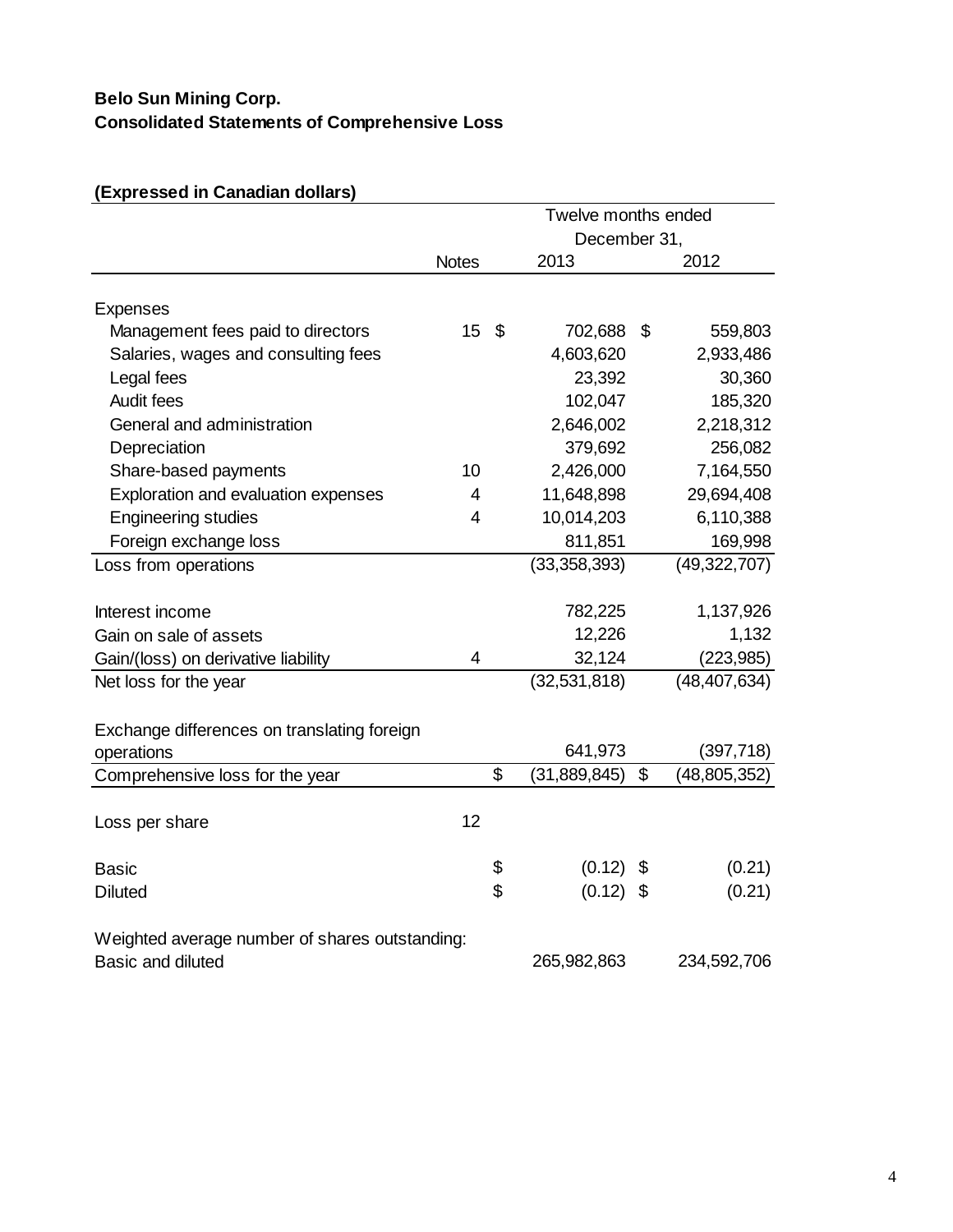## **Consolidated Statements of Cash Flows Belo Sun Mining Corp.**

|                                                                        |              | Twelve months ended |                                 |
|------------------------------------------------------------------------|--------------|---------------------|---------------------------------|
|                                                                        |              | December 31,        |                                 |
|                                                                        | <b>Notes</b> | 2013                | 2012                            |
| Cash provided by (used in) operations:                                 |              |                     |                                 |
| Net (loss)                                                             |              |                     | $$(32,531,818)$ $$(48,407,634)$ |
| Items not involving cash:                                              |              |                     |                                 |
| Share-based payments                                                   | 10           | 2,426,000           | 7,164,550                       |
| Depreciation                                                           |              | 379,692             | 256,082                         |
| Interest income                                                        |              | (782, 225)          | (1, 137, 926)                   |
| Interest income received                                               |              | 748,475             | 1,100,476                       |
| (Gain) on sale of assets                                               |              | (12, 226)           | (1, 132)                        |
| Impairment charge on assets                                            | 6            | 67,314              |                                 |
| (Gain)/loss on derivative liability                                    |              | (32, 124)           | 223,985                         |
| Unrealized loss on foreign exchange                                    |              | 402,930             | 819,507                         |
| Working capital adjustments:                                           |              |                     |                                 |
| Change in prepaid expenses and sundry receivables and advances         |              | 606,404             | (492, 590)                      |
| Change in accounts payables and accrued liabilities                    |              | (1,329,174)         | 210,054                         |
| Change in income taxes                                                 |              | (7,091)             | (7,091)                         |
| Net cash (used) by operating activities                                |              | (30,063,843)        | (40, 271, 719)                  |
|                                                                        |              |                     |                                 |
| <b>Investing activities</b>                                            |              |                     |                                 |
| Expenditures on property and equipment                                 |              | (203, 690)          | (3,283,980)                     |
| Proceeds from sale of assets                                           |              | 12,226              | 26,801                          |
| Payment against liabilities related to the acquisition of land         | 4            | (2,391,743)         |                                 |
| Net cash (used) in investing activities                                |              | (2,583,207)         | (3,257,179)                     |
|                                                                        |              |                     |                                 |
| <b>Financing activities</b>                                            |              |                     |                                 |
| Proceeds from issuance of shares                                       |              |                     | 50,008,000                      |
| Share issuance costs                                                   |              |                     | (2,974,643)                     |
| Exercise of warrants and options                                       |              | 72,000              | 11,260,984                      |
| Finance lease payments                                                 |              | (26, 046)           | (67, 623)                       |
| Net cash provided by financing activities                              |              | 45,954              | 58,226,718                      |
|                                                                        |              |                     |                                 |
| Change in cash and cash equivalents                                    |              | (32,601,096)        | 14,697,820                      |
| Cash and cash equivalents, beginning of the year                       |              | 45,977,241          | 32,415,945                      |
| Effect of exchange rate on cash held                                   |              | (178, 475)          | (1, 136, 524)                   |
| Cash and cash equivalents, end of the year                             |              | \$13,197,670        | \$45,977,241                    |
|                                                                        |              |                     |                                 |
| Cash and cash equivalents are comprised of:                            |              |                     |                                 |
| Cash in bank                                                           |              | \$10,956,359        | \$36,786,718                    |
| Short-term money market instruments                                    |              | \$2,241,311         | 9,190,523<br>\$                 |
|                                                                        |              | \$13,197,670        | \$45,977,241                    |
|                                                                        |              |                     |                                 |
| <b>Supplemental Information:</b>                                       |              |                     |                                 |
| Accounts payable and accrued liabilities related to the acquisition of |              |                     |                                 |
| land                                                                   |              | \$                  | 2,450,403<br>S.                 |
|                                                                        |              |                     |                                 |
|                                                                        |              |                     | 5                               |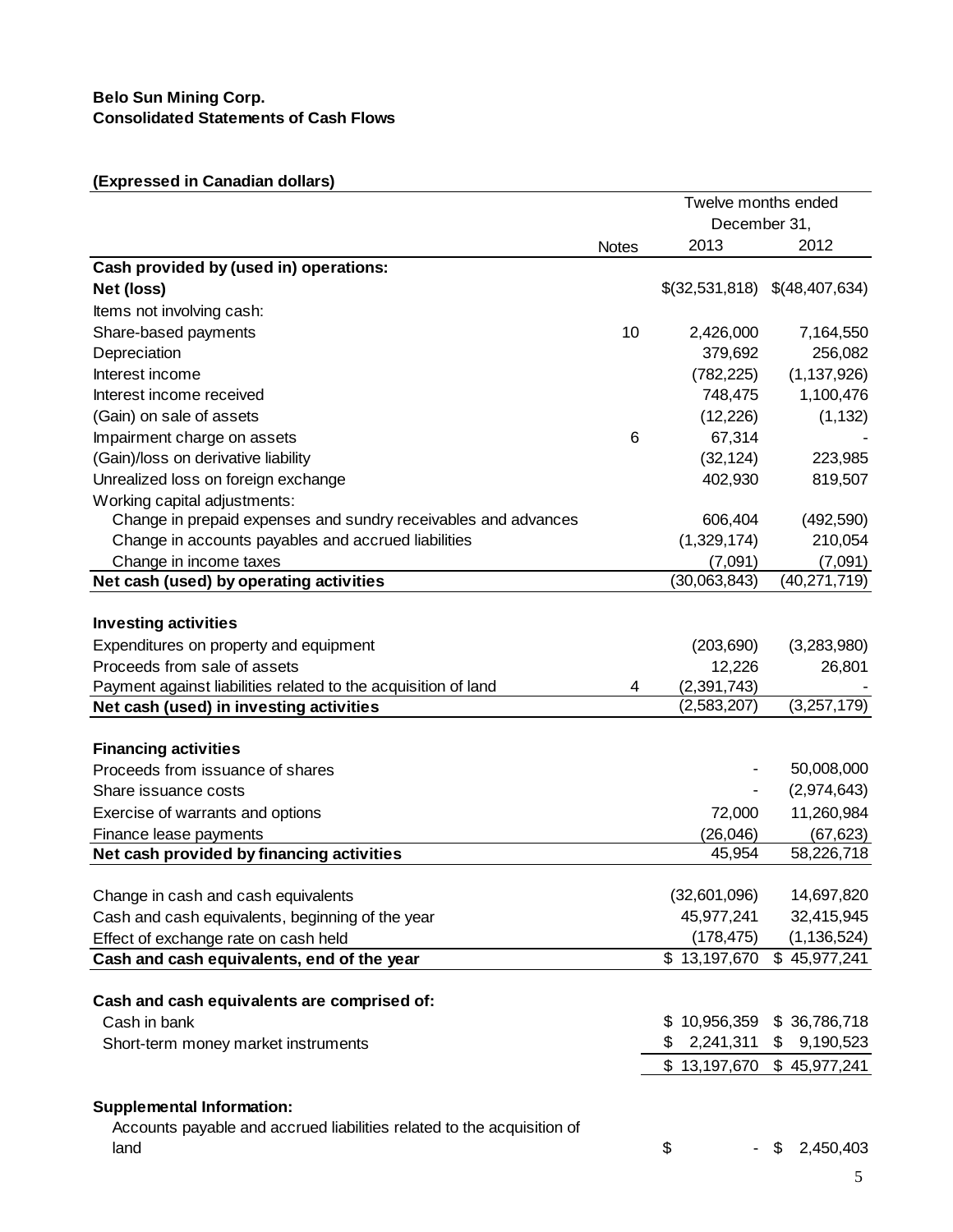## **Belo Sun Mining Corp. Consolidated Statements of Changes in Equity**

|                                                         |               |                      | Accumulated  |    |               |                      |                |  |  |
|---------------------------------------------------------|---------------|----------------------|--------------|----|---------------|----------------------|----------------|--|--|
|                                                         |               |                      | Share-Based  |    | Other         |                      |                |  |  |
|                                                         | <b>Number</b> |                      | Payments     |    | Comprehensive |                      |                |  |  |
|                                                         | of Shares     | <b>Share Capital</b> | Reserve      |    | (Loss)        | Deficit              | Total          |  |  |
| Balance, December 31, 2012                              | 265,910,534   | \$157,177,638        | \$13,270,262 | \$ | (497, 425)    | \$(121, 045, 306)    | \$48,905,169   |  |  |
| Exercise of options                                     | 200,000       | 72,000               |              |    |               |                      | 72,000         |  |  |
| Valuation allocation on exercise of options             |               | 55,269               | (55, 269)    |    |               |                      |                |  |  |
| Valuation allocation for expiry of warrants and options |               |                      | (499, 500)   |    |               | 499,500              |                |  |  |
| Comprehensive (loss)                                    |               |                      | 2,426,000    |    | 641,973       | (32,531,818)         | (29, 463, 845) |  |  |
| Balance, December 31, 2013                              | 266,110,534   | \$157,304,907        | \$15,141,493 | \$ | 144,548       | \$(153,077,624)      | \$19,513,324   |  |  |
| Balance, December 31, 2011                              | 207,604,334   | 96,276,107           | \$8,782,612  | \$ | (99, 707)     | (72, 707, 382)<br>\$ | \$32,251,630   |  |  |
| Public offering                                         | 35,720,000    | 50,008,000           |              |    |               |                      | 50,008,000     |  |  |
| Share issuance costs                                    |               | (2,974,643)          |              |    |               |                      | (2,974,643)    |  |  |
| Exercise of stock options                               | 1,070,600     | 650,134              |              |    |               |                      | 650,134        |  |  |
| Valuation allocation on exercise of stock options       |               | 376,105              | (376, 105)   |    |               |                      |                |  |  |
| <b>Exercise of warrants</b>                             | 21,515,600    | 10,610,850           |              |    |               |                      | 10,610,850     |  |  |
| Value of warrants granted on exercise of units          |               | (293,900)            | 293,900      |    |               |                      |                |  |  |
| Valuation allocation on exercise of warrants            |               | 2,524,985            | (2,524,985)  |    |               |                      |                |  |  |
| Valuation allocation for expiry of warrants and options |               |                      | (69, 710)    |    |               | 69,710               |                |  |  |
| Comprehensive (loss)                                    |               |                      | 7,164,550    |    | (397, 718)    | (48, 407, 634)       | (41, 640, 802) |  |  |
| Balance, December 31, 2012                              | 265,910,534   | \$157,177,638        | \$13,270,262 | \$ | (497,425)     | \$(121, 045, 306)    | \$48,905,169   |  |  |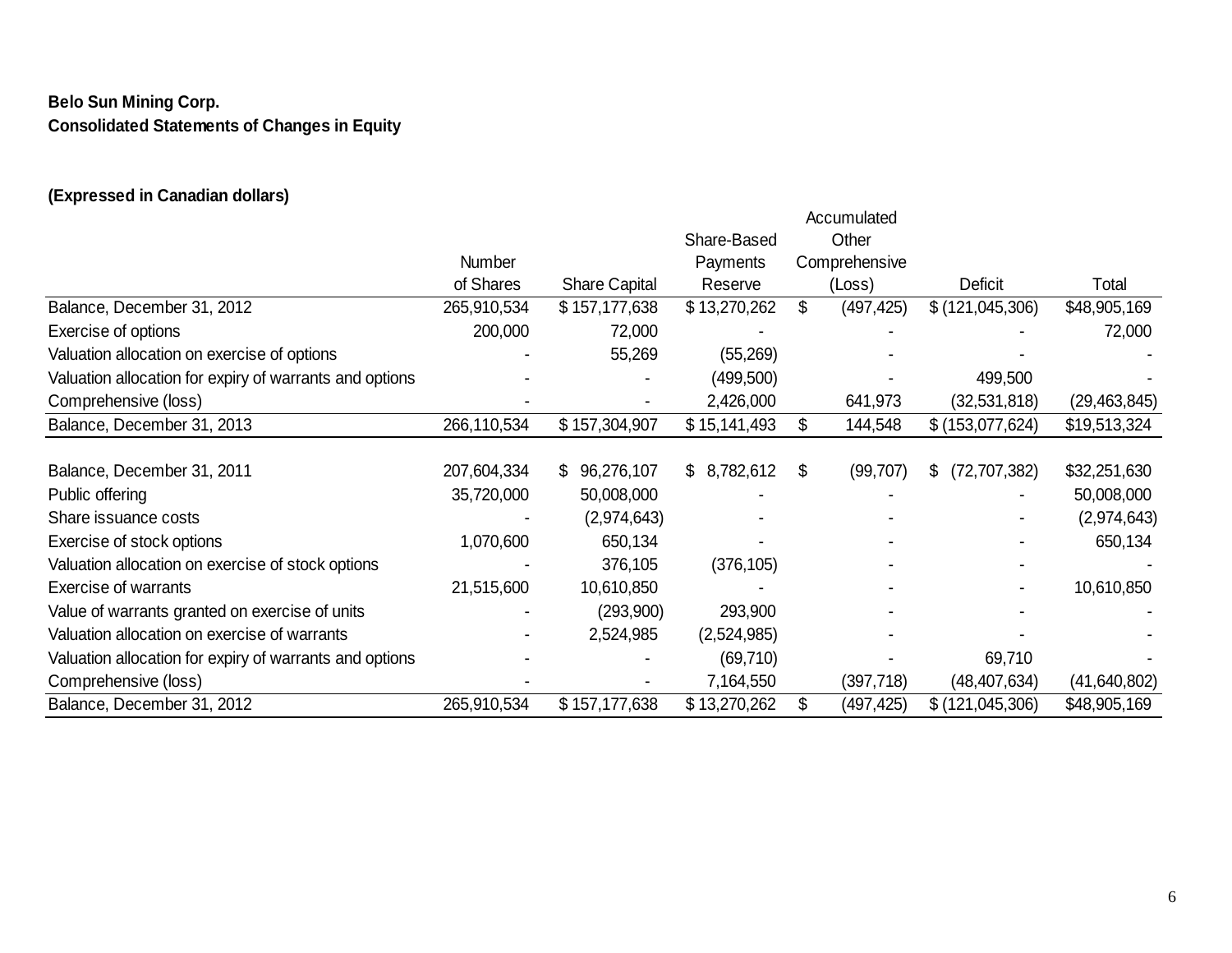### **1. Nature of operations**

Belo Sun Mining Corp. ("Belo Sun" or the "Company"), through its subsidiaries, is a gold exploration company engaged in the exploration of properties located in Brazil. The Company is a publicly listed company incorporated in the Province of Ontario. The Company's shares are listed on the Toronto Stock Exchange. The Company's head office is located at 65 Queen Street West, 8<sup>th</sup> Floor, Toronto, Ontario, Canada, M5H 2M5.

Although the Company has taken steps to verify title to the properties on which it is conducting exploration and in which it has an interest, in accordance with industry standards for the current stage of exploration of such properties, these procedures do not guarantee the Company's title. Property title may be subject to unregistered prior agreements, unregistered claims, aboriginal claims and noncompliance with regulatory and environmental requirements.

The business of mining and exploring for minerals involves a high degree of risk and there can be no assurance that current exploration programs will result in profitable mining operations. The Company's continued existence is dependent upon the preservation of its interests in the underlying properties, the discovery of economically recoverable reserves, the achievement of profitable operations, or the ability of the Company to raise additional financing, if necessary, or alternatively upon the Company's ability to dispose of its interests on an advantageous basis. Changes in future conditions could require material write-downs of the carrying values. The Company's mining assets that are located outside of North America are subject to the risk of foreign investment, including increases in taxes and royalties, renegotiation of contracts, expropriation and currency exchange fluctuations and restrictions.

## **2. Significant accounting policies**

#### **a) Statement of compliance**

These annual consolidated financial statements of the Company and its subsidiaries have been prepared in accordance with International Financial Reporting Standards ("IFRS") issued and outstanding as at December 31, 2013. The policies as set out below were consistently applied to all the periods presented unless otherwise noted. The Board of Directors approved these annual consolidated financial statements for issue on March 26, 2014.

## **b) Basis of preparation**

These annual consolidated financial statements were prepared on a going concern basis, under the historical cost convention, as modified by the revaluation of financial assets and financial liabilities (including derivative instruments) at fair value through profit or loss.

The policies set out below were consistently applied to all the periods presented unless otherwise noted below.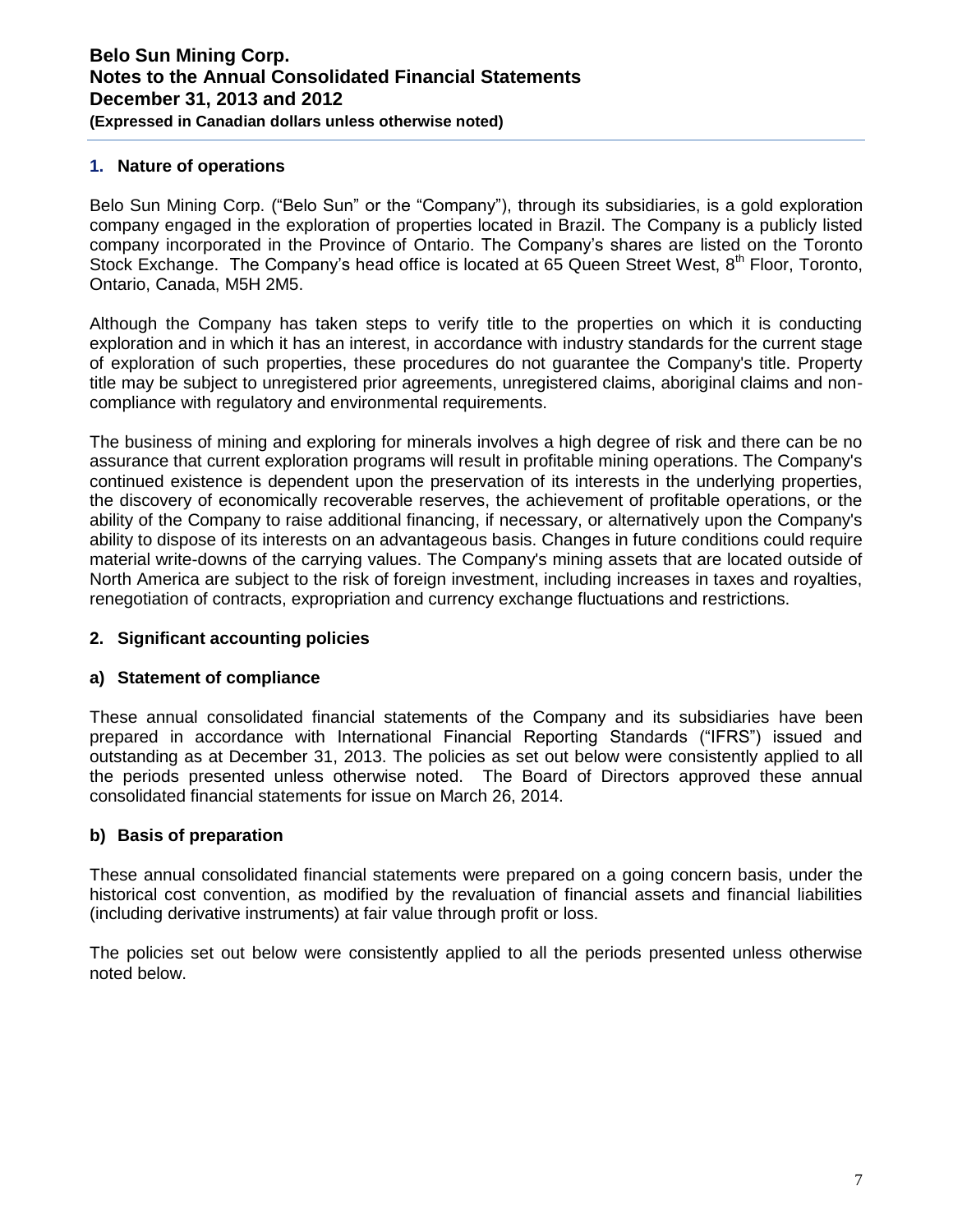#### **c) New accounting changes**

Certain new standards, interpretations, amendments and improvements to existing standards were issued by the International Accounting Standards Board ("IASB") or International Financial Reporting Interpretations Committee ("IFRIC") that are mandatory for accounting periods beginning on or after January 1, 2013.

IFRS 10, Consolidated Financial Statements, establishes principles for the presentation and preparation of consolidated financial statements when an entity controls one or more other entities. This standard (i) requires a parent entity (an entity that controls one or more other entities) to present consolidated financial statements; (ii) defines the principle of control, and establishes control as the basis for consolidation; (iii) sets out how to apply the principle of control to identify whether an investor controls an investee and therefore must consolidate the investee; and (iv) sets out the accounting requirements for the preparation of consolidated financial statements. IFRS 10 supersedes IAS 27 Consolidated and Separate Financial Statements and SIC-12 Consolidation—Special Purpose Entities and is effective for annual periods beginning on or after January 1, 2013, with early application permitted. The Company has re-assessed its control conclusions and determined that there were no changes in the consolidation status of any of its subsidiaries.

IFRS 11, Joint Arrangements, establishes the core principle that a party to a joint arrangement determines the type of joint arrangement in which it is involved by assessing its rights and obligations and accounts for those rights and obligations in accordance with that type of joint arrangement. This standard is effective for annual periods beginning on or after January 1, 2013, with early application permitted. The Company currently has no joint arrangements and therefore there is no impact of IFRS 11 to the Company's financial statements.

IFRS 12, Disclosure of Interests in Other Entities, requires the disclosure of information that enables users of financial statements to evaluate the nature of, and risks associated with, its interests in other entities and the effects of those interests on its financial position, financial performance and cash flows. This standard is effective for annual periods beginning on or after January 1, 2013, with early application permitted. The Company has determined that it is in compliance with IFRS 12 and there was no change to the financial statements disclosure as a result of this change.

IFRS 13, Fair Value Measurement, defines fair value, sets out in a single IFRS a framework for measuring fair value and requires disclosures about fair value measurements. IFRS 13 applies when another IFRS requires or permits fair value measurements or disclosures about fair value measurements (and measurements, such as fair value less costs to sell, based on fair value or disclosures about those measurements), except for: share-based payment transactions within the scope of IFRS 2 (Share-based Payments); leasing transactions within the scope of IAS (17 Leases); measurements that have some similarities to fair value but that are not fair value, such as net realizable value in IAS 2 (Inventories); or value in use in IAS 36 (Impairment of Assets). This standard is effective for annual periods beginning on or after January 1, 2013, with early application permitted. The Company has determined that it is in compliance with IFRS 13 and there was no impact of this change on the Company's financial statements.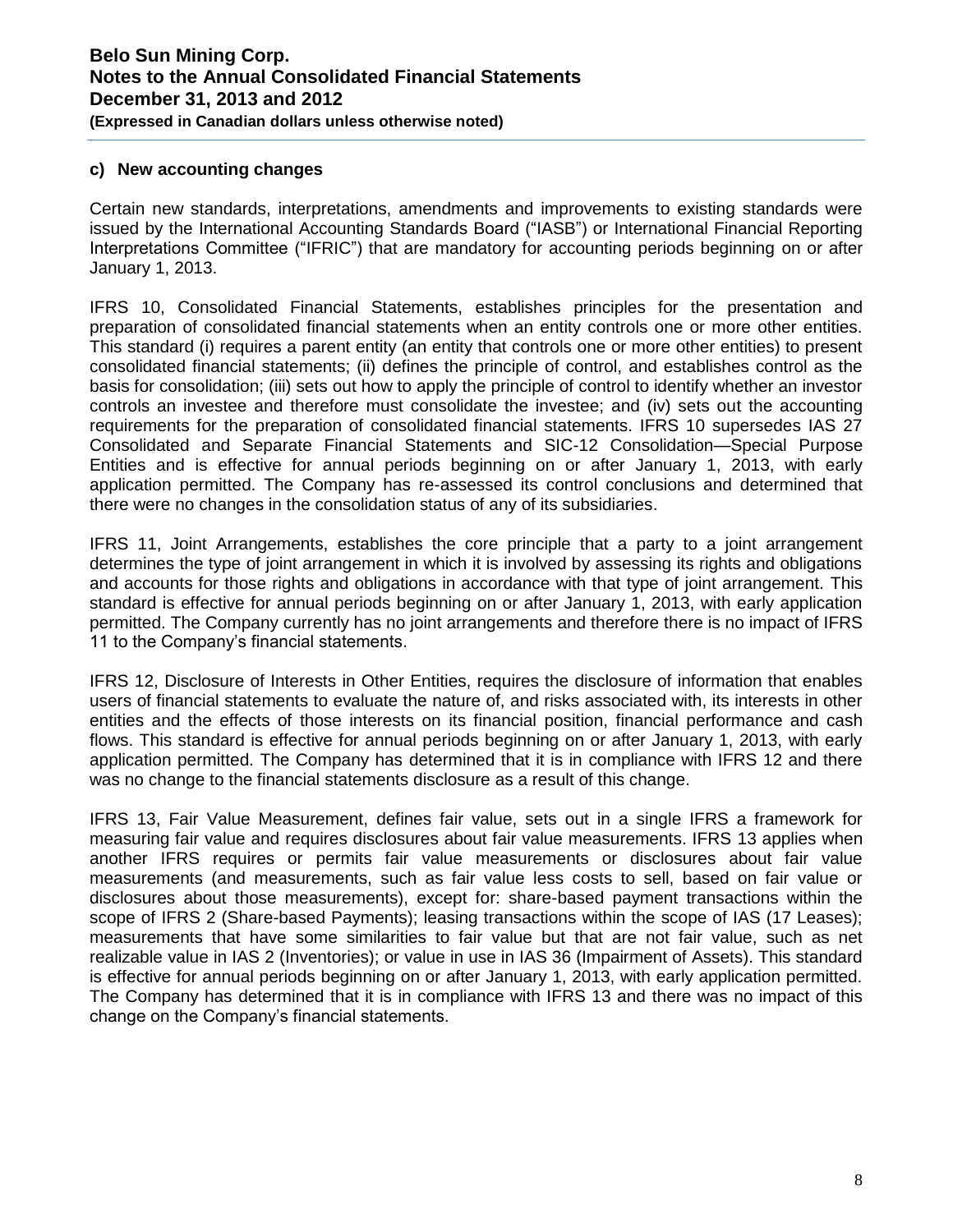**(Expressed in Canadian dollars unless otherwise noted)** 

IFRIC Interpretation 20, *Stripping Costs in the Production Phase of a Surface Mine* was issued by the IFRIC in October 2011. IFRIC 20 applies to all types of natural resources that are extracted using the surface mining activity process. IFRIC 20 may represent a change in accounting practice for some Canadian mining entities. Specifically, IFRIC 20 permits capitalization of stripping costs if all of the following three criteria are met:

- probability of future economic benefit (improved access to the ore body) flowing to the entity;
- identifiability of the component of the ore body for which access has been improved; and
- measurability of the costs associated to the stripping activity.

Furthermore, where the costs of the stripping activity asset and of the inventory produced are not separately identifiable, IFRIC 20 provides a more detailed cost allocation guidance based on a relevant production measure that allows allocation between inventory produced and the stripping activity asset. IFRIC 20 is effective for annual periods beginning on or after January 1, 2013. As the Company is not in a production phase, there is no impact to the Company's financial statements as a result of this change.

IAS 1, Presentation of Financial Statements ("IAS 1"), has been amended to require entities to separate items presented in other comprehensive income ("OCI") into two groups, based on whether or not items may be recycled in the future. Entities that choose to present OCI items before tax will be required to show the amount of tax related to the two groups separately. The amendment is effective for annual periods beginning on or after July 1, 2012 with earlier application permitted. The Company has determined that there is no impact of the amendments to IAS 1 on its financial statements.

#### **d) Future accounting policies**

IFRS 9, Financial Instruments: Classification and Measurement, introduces new requirements for the classification and measurement of financial instruments. The date of application is yet to be determined, and the Company has not yet considered the potential impact of the adoption of IFRS 9.

## **e) Principles of consolidation**

#### **(i) Subsidiaries**

All entities in which the Company has a controlling interest, specifically when it has the power to direct the financial and operational policies of these companies to obtain benefit from their operations, are fully consolidated from the date that control commences until the date that control ceases.

#### **(ii) Transactions eliminated on consolidation**

Intercompany balances and any unrealized gains and losses or income and expenses arising from intercompany transactions are eliminated in preparing the consolidated financial statements.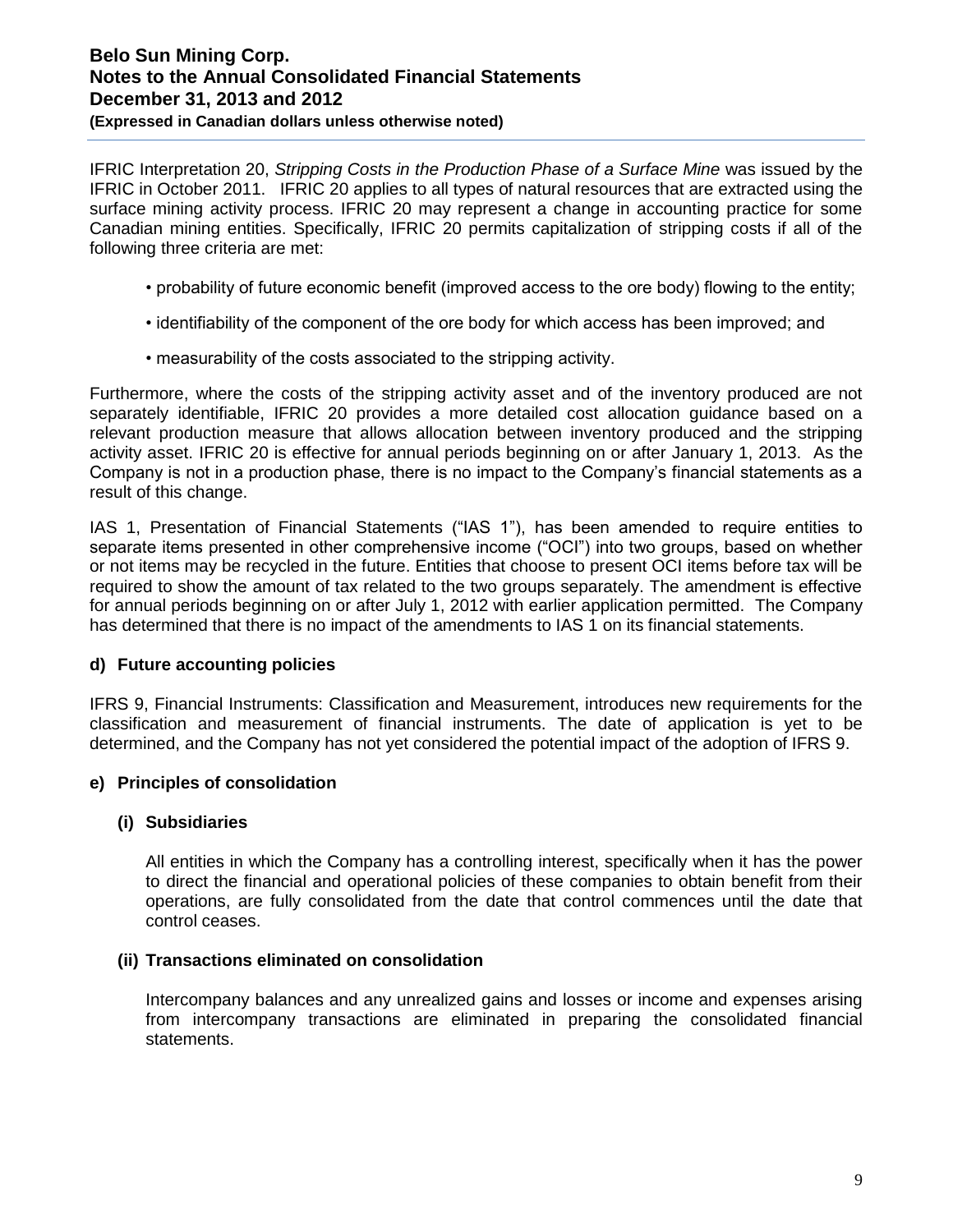## **(Expressed in Canadian dollars unless otherwise noted)**

#### **f) Significant accounting judgments, estimates and assumptions**

The preparation of these annual consolidated financial statements requires management to make estimates and assumptions that affect the reported amounts of assets and liabilities at the date of the financial statements and reported amounts of expenses during the reporting period. These audited annual consolidated financial statements include estimates, which, by their nature, are uncertain. The impacts of such estimates are pervasive throughout the audited annual consolidated financial statements, and may require accounting adjustments based on future occurrences. Revisions to accounting estimates are recognized in the period in which the estimate is revised, on a prospective basis. The revision may affect current or both current and future periods.

Information about critical judgments and estimates in applying accounting policies, and areas where assumptions and estimation uncertainties that have a significant risk of resulting in a material adjustment within the next financial year are included in the following areas:

• Asset carrying values and impairment charges

In the determination of carrying values and impairment charges, management looks at the recoverable amount considered to be higher of value in use or fair value less costs to sell in the case of assets and at objective evidence, significant or prolonged decline of fair value on financial assets indicating impairment. These determinations and their individual assumptions require that management make a decision based on the best available information at each reporting period.

• Recognition of deferred tax assets

In assessing the probability of realizing income tax assets recognized, management makes estimates related to expectations of future taxable income, applicable tax planning opportunities, expected timing of reversals of existing temporary differences and the likelihood that tax positions taken will be sustained upon examination by applicable tax authorities. In making its assessments, management gives additional weight to positive and negative evidence that can be objectively verified. Estimates of future taxable income are based on forecasted cash flows from operations and the application of existing tax laws in each jurisdiction. The Company reassesses unrecognized income tax assets at each reporting period.

• Share-based payments

Management determines costs for share-based payments using market-based valuation techniques. The fair value of the market-based and performance-based share awards are determined at the date of grant using generally accepted valuation techniques. Assumptions are made and judgment used in applying valuation techniques. These assumptions and judgments include estimating the future volatility of the stock price, expected dividend yield, future employee turnover rates and future employee stock option exercise behaviours and corporate performance. Such judgments and assumptions are inherently uncertain. Changes in these assumptions affect the fair value estimates.

• Assessment of the project stage for mineral properties and activities

In determining whether the Company is in the exploration and evaluation stage or the development stage, management must make an assessment as to whether the technical feasibility and commercial viability of extracting the mineral resource are demonstrable. Management relies on technical studies performed by consultants to make this assessment.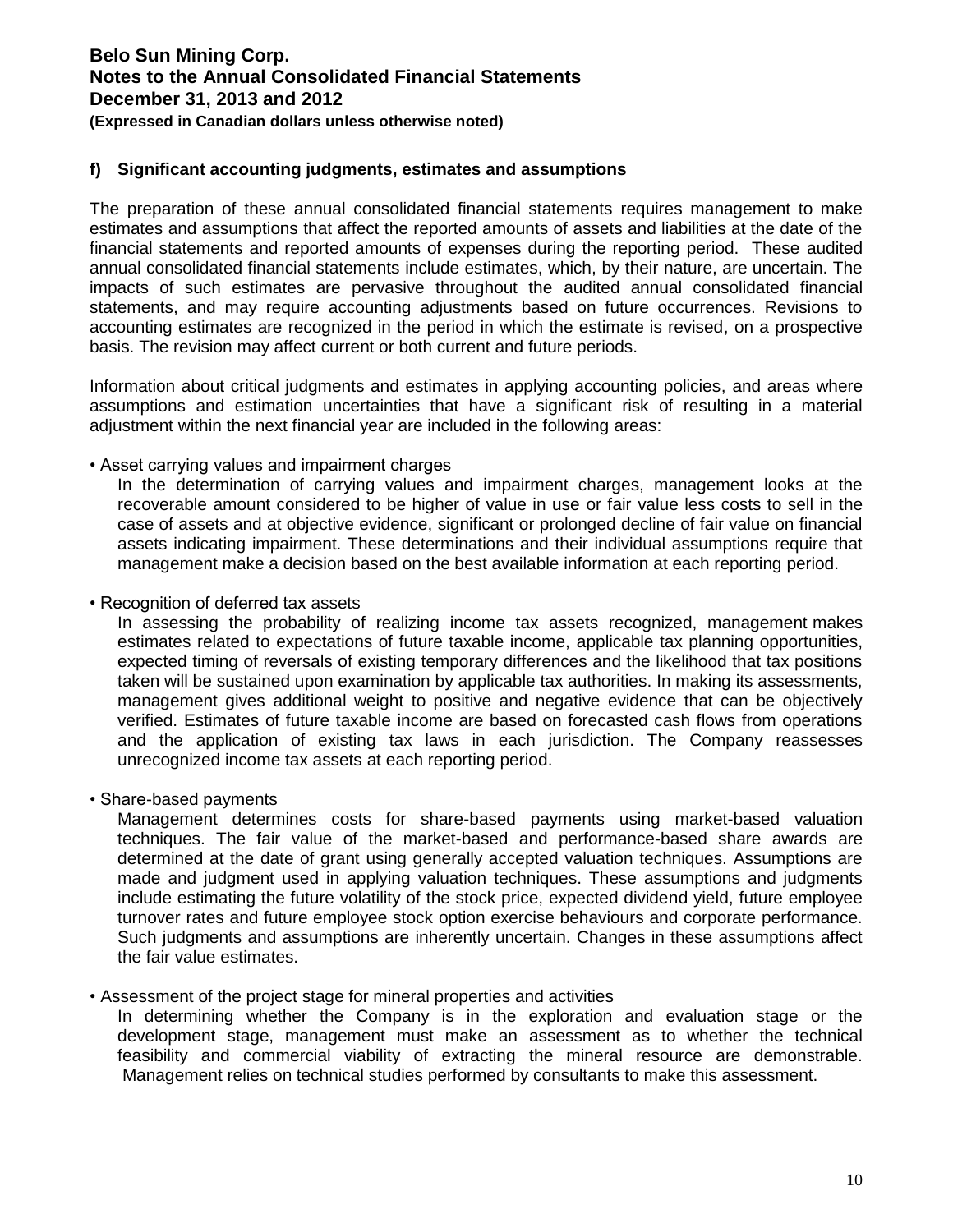**(Expressed in Canadian dollars unless otherwise noted)** 

#### • Estimation of close down and restoration costs and the timing of expenditures

The cost estimates are updated annually during the life of a mine to reflect known developments, (e.g. revisions to cost estimates and to the estimated lives of operations), and are subject to review at regular intervals. Decommissioning, restoration and similar liabilities are estimated based on the Company's interpretation of current regulatory requirements, constructive obligations and are measured at fair value. Fair value is determined based on the net present value of estimated future cash expenditures for the settlement of decommissioning, restoration or similar liabilities that may occur upon decommissioning of the mine. Such estimates are subject to change based on changes in laws and regulations and negotiations with regulatory authorities.

### • Estimation of asset lives and depletion, depreciation and amortization

Depreciation and depletion expenses are allocated based on assumed asset lives and depletion/depreciation rates. Should the asset life or depletion/depreciation rate differ from the initial estimate, an adjustment would be made in the statement of comprehensive loss.

• Determination of functional currency

Under IFRS, each entity within the Company has its results measured using the currency of the primary economic environment in which the entity operates (the "functional" currency). Judgment is necessary in assessing each entity's functional currency. The Company considers the currency of expenses and outflows, as well as financing activities as part of its decision-making process.

• Contingencies Refer to Note 16.

## **g) Presentation and functional currency**

The Company's annual consolidated financial statements are presented in Canadian dollars. The Company's functional and presentation currency is the Canadian dollar. The Company's subsidiaries' functional currency is the United States dollar.

## **h) Foreign currency translation**

Foreign currency transactions are initially recorded in the functional currency at the transaction date exchange rate. At closing date, monetary assets and liabilities denominated in a foreign currency are translated into the functional currency at the closing date exchange rate. Non-monetary assets and liabilities denominated in a foreign currency are translated into the functional currency at the historical rate effective on the date of the transactions. All foreign currency adjustments are expensed, apart from adjustments on borrowing in foreign currencies, constituting a hedge for the net investment in a foreign entity. These adjustments are allocated directly to equity until the divestiture of the net investment.

Financial statements of subsidiaries, affiliates and joint ventures for which the functional currency is not the Canadian dollar are translated into Canadian dollars as follows: all asset and liability accounts are translated at the period-end exchange rate and all earnings and expense accounts and cash flow statement items are translated at average exchange rates for the period. The resulting translation gains and losses are recorded as exchange differences on translating foreign operations in accumulated other comprehensive income ("AOCI").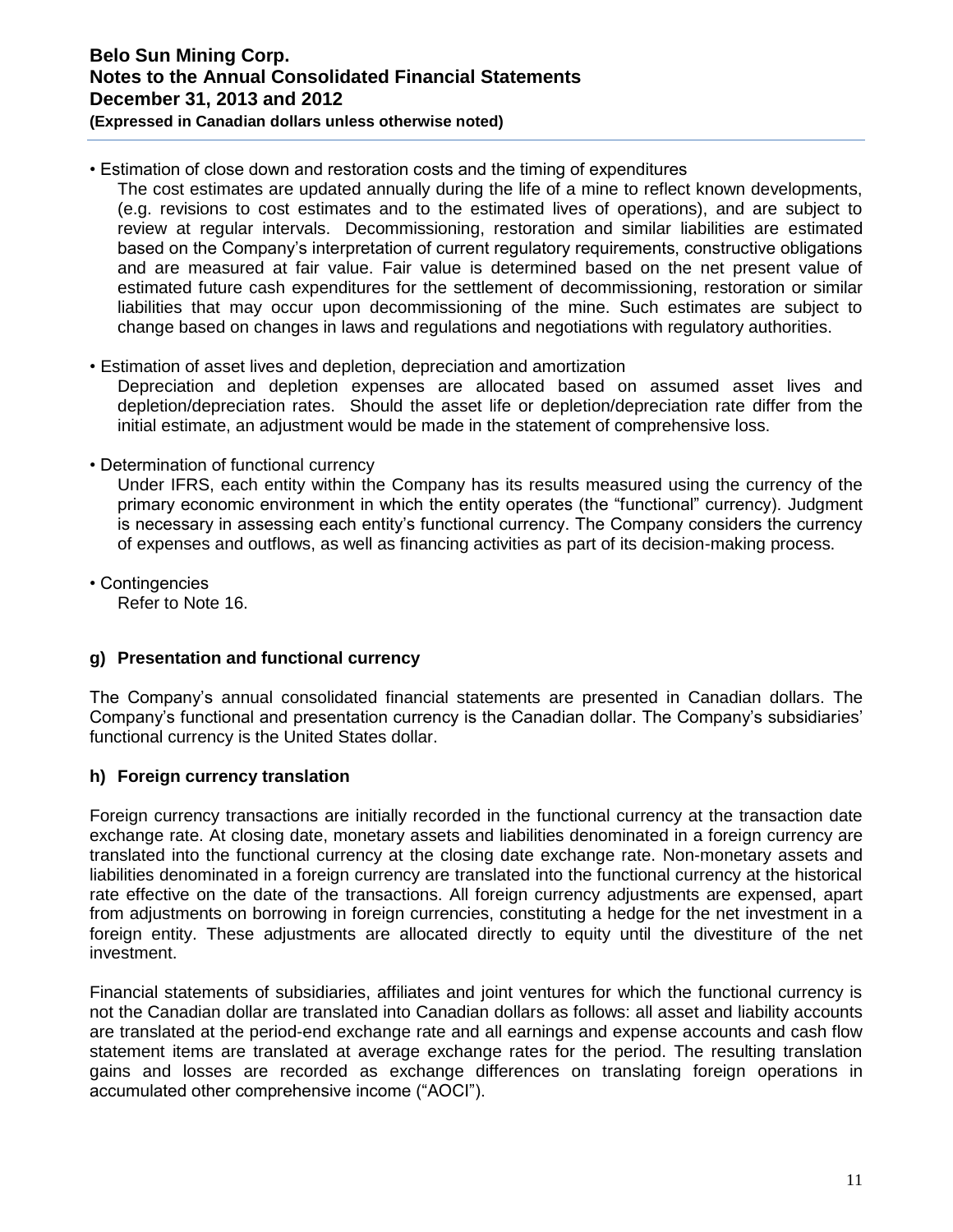### **i) Cash and cash equivalents**

Cash and cash equivalents consists of cash in banks, short-term money market instruments, call deposits and other highly liquid investments with initial maturities of three months or less. Investments in securities, investments with initial maturities greater than three months without an early redemption feature and bank accounts subject to restrictions, other than restrictions due to regulations specific to a country or activity sector (exchange controls, etc.) are not presented as cash equivalents but as financial assets.

### **j) Prepaid expenses and sundry receivables**

Prepaid expenses and sundry receivables are stated at their cost less impairment losses.

### **k) Derivative financial instruments**

The Company does not use derivative financial instruments to hedge its exposure to foreign exchange and interest rate risks arising from operational, financing and investment activities. In accordance with its treasury policy, the Company does not hold or issue derivative financial instruments for trading purposes, but has a derivative financial liability resulting from a land purchase agreement discussed in Note 4.

### **l) Property and equipment**

### **(i) Assets owned by the Company**

Property and equipment are carried at historical cost less any accumulated depreciation and impairment losses. Historical cost includes the acquisition cost or production cost as well as the costs directly attributable to bring the asset to the location and condition necessary for its use in operations. Amortization is computed using the straight-line method based on the estimated useful life of the assets. Useful life is reviewed at the end of each reporting period.

#### **Leased assets**

Leases in terms of which the Company assumes substantially all the risks and rewards of ownership are classified as finance leases. The owner-occupied property acquired by way of finance lease is stated at an amount equal to the lower of its fair value and the present value of the minimum lease payments at inception of the lease, less accumulated amortization and impairment losses.

#### **(ii) Subsequent costs**

The Company recognizes in the carrying amount of an item of property and equipment the cost of replacing part of such an item when that cost is incurred if it is probable that the future economic benefits embodied with the item will flow to the Company and the cost of the item can be measured reliably. All other costs are recognized in the statement of comprehensive loss as an expense as incurred.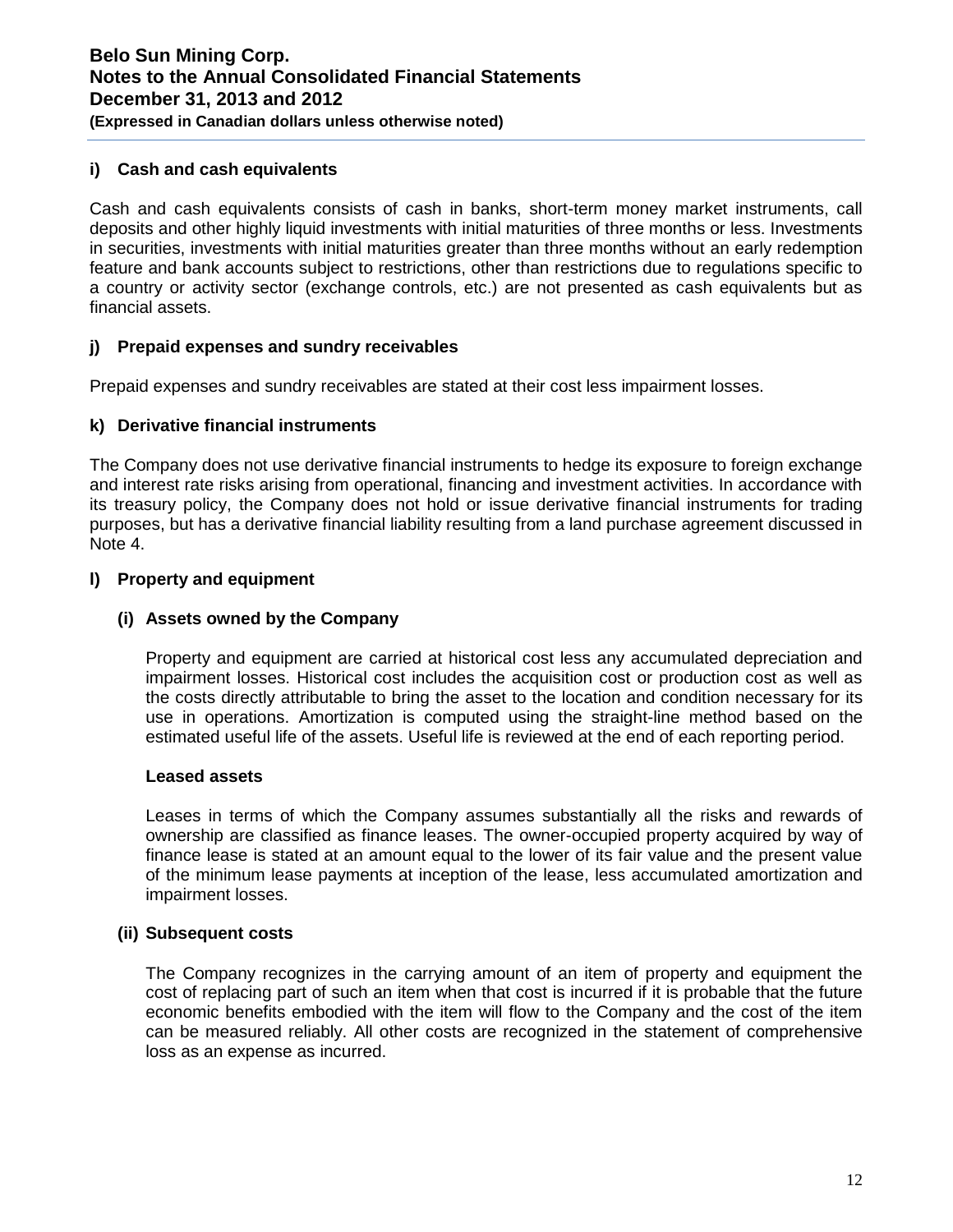### **(iii)Amortization**

Amortization is charged to the statement of comprehensive loss on a straight-line basis over the estimated useful lives of each part of an item of property and equipment. Land and assets under construction are not depreciated. The estimated useful lives in the current and comparative periods are as follows:

- Vehicles 5 years
- Buildings, furniture and office equipment 3 to 25 years
- $\bullet$ Mining equipment 10 years

#### **m) Exploration and evaluation expenditures**

The Company expenses exploration and evaluation expenditures as incurred. Exploration and evaluation expenditures include acquisition costs of mineral properties, property option payments and exploration and evaluation activities.

Once a project has been established as commercially viable, technically feasible and the decision to proceed with development has been approved, related development expenditures are capitalized. This includes costs incurred in preparing the site for mining operations. Capitalization ceases when the mine is capable of commercial production, with the exception of development costs that give rise to a future benefit.

### **n) Impairment**

When events or changes in the economic environment indicate a risk of impairment to property and equipment, an impairment test is performed to determine whether the carrying amount of the asset or group of assets under consideration exceeds its or their recoverable amount. Recoverable amount is defined as the higher of an asset's fair value (less costs to sell) and its value in use. Value in use is equal to the present value of future cash flows expected to be derived from the use and sale of the asset.

### **o) Financial Assets**

Financial assets within the scope of IAS 39 Financial Instruments: Recognition and Measurement are classified as financial assets at fair value through profit or loss, loans and receivables, held-to-maturity investments, available-for-sale financial assets, or derivatives. The Company determines the classification of its financial assets at initial recognition.

All financial assets are recognized initially at fair value plus, in the case of investments not at fair value through profit or loss, directly attributable transaction costs.

Purchases or sales of financial assets that require delivery of assets within a time frame established by regulation or convention in the marketplace (regular way trades) are recognized on the trade date, (i.e., the date that the Company commits to purchase or sell the asset).

The Company's financial assets include cash and cash equivalents, sundry receivables and term investment.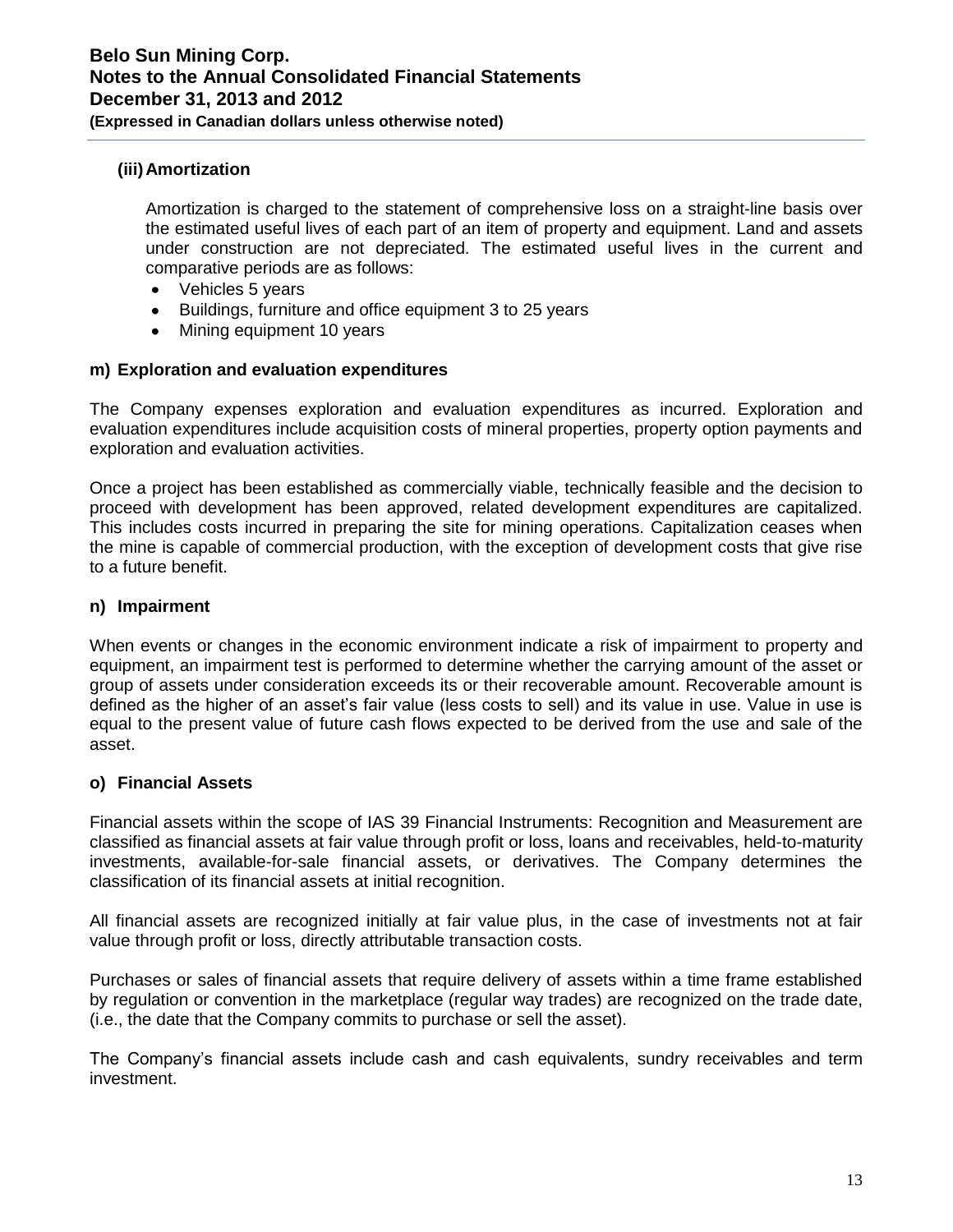## **(Expressed in Canadian dollars unless otherwise noted)**

#### Financial assets at fair value through profit or loss:

Financial assets at fair value through profit or loss includes financial assets held for trading and financial assets designated upon initial recognition at fair value through profit or loss. Financial assets are classified as fair value through profit or loss if they are acquired for the purpose of selling or repurchasing in the near term. This category includes derivative financial instruments entered into by the Company that are not designated as hedging instruments in hedge relationships as defined by IAS 39. Derivatives, including separated embedded derivatives are also classified as fair value through profit and loss unless they are designated as effective hedging instruments. Financial assets at fair value through profit or loss are carried in the statement of financial position at fair value with changes in fair value recognized in interest income and finance costs in the statement of comprehensive loss.

The Company has designated cash and cash equivalents and term investment upon initial recognition as at fair value through profit or loss. The Company evaluated its financial assets at fair value through profit and loss to determine whether the intent to sell them in the near term is still appropriate. When the Company is unable to trade these financial assets due to inactive markets and management's intent to sell them in the foreseeable future significantly changes, the Company may elect, in rare circumstances, to reclassify these financial assets. The reclassification to loans and receivables, available-for-sale or held-to-maturity depends on the nature of the asset. This evaluation does not affect any financial assets designated at fair value through profit or loss using the fair value option at designation.

## Loans and receivables:

Loans and receivables are non-derivative financial assets with fixed or determinable payments that are not quoted in an active market. After initial measurement, such financial assets are subsequently measured at amortized cost using the effective interest rate method ("EIR"), less impairment. Amortized cost is calculated by taking into account any discount or premium on acquisition and fees or costs that are an integral part of the EIR. The EIR amortization is included in finance income in the statement of comprehensive loss. The losses arising from impairment are recognized in the statement of comprehensive loss.

The Company has designated sundry receivables as loans and receivables.

#### De-recognition:

A financial asset (or, where applicable a part of a financial asset or part of a group of similar financial assets) is derecognized when:

- The rights to receive cash flows from the asset have expired
- The Company has transferred its rights to receive cash flows from the asset or has assumed an obligation to pay the received cash flows in full without material delay to a third party under a 'pass-through' arrangement; and either:
	- (a) the Company has transferred substantially all the risks and rewards of the asset; or

(b) the Company has neither transferred nor retained substantially all the risks and rewards of the asset, but has transferred control of the asset.

When the Company has transferred its rights to receive cash flows from an asset or has entered into a pass-through arrangement, and has neither transferred nor retained substantially all the risks and rewards of the asset nor transferred control of the asset, the asset is recognized to the extent of the Company's continuing involvement in the asset.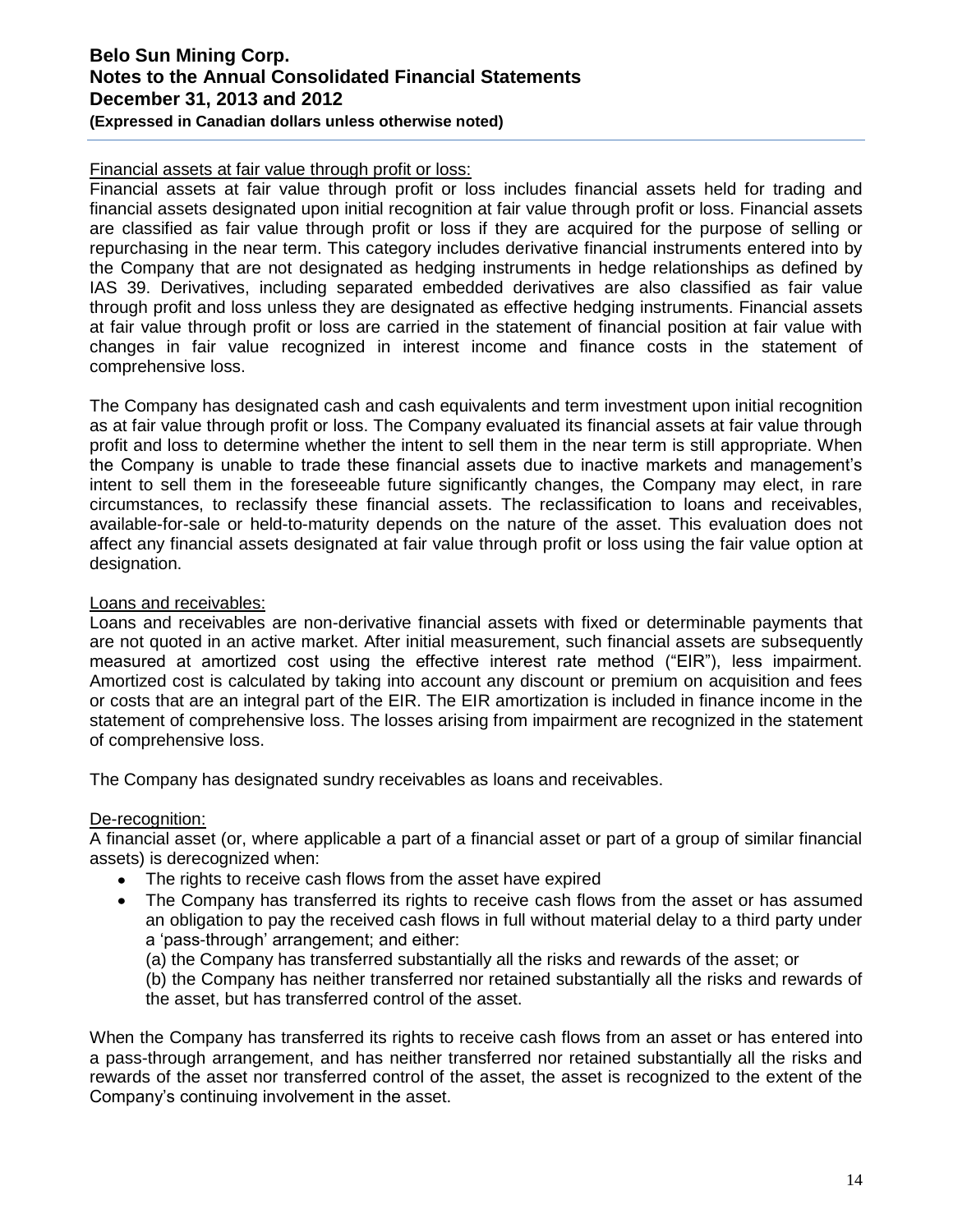**(Expressed in Canadian dollars unless otherwise noted)** 

In that case, the Company also recognizes an associated liability. The transferred asset and the associated liability are measured on a basis that reflects the rights and obligations that the Company has retained. Continuing involvement that takes the form of a guarantee over the transferred asset is measured at the lower of the original carrying amount of the asset and the maximum amount of consideration that the Company could be required to repay.

#### **p) Impairment of financial assets**

The Company assesses at each reporting date whether there is any objective evidence that a financial asset or a group of financial assets is impaired. A financial asset or a group of financial assets is deemed to be impaired if, and only if, there is objective evidence of impairment as a result of one or more events that have occurred after the initial recognition of the asset (an incurred ‗loss event') and that loss event has an impact on the estimated future cash flows of the financial asset or the group of financial assets that can be reliably estimated. Evidence of impairment may include indications that the debtors or a group of debtors is experiencing significant financial difficulty, default or delinquency in interest or principal payments, the probability that they will enter bankruptcy or other financial reorganization and where observable data indicate that there is a measurable decrease in the estimated future cash flows, such as changes in arrears or economic conditions that correlate with defaults.

For financial assets carried at amortized cost, the Company first assesses whether objective evidence of impairment exists individually for financial assets that are individually significant, or collectively for financial assets that are not individually significant. If the Company determines that no objective evidence of impairment exists for an individually assessed financial asset, whether significant or not, it includes the asset in a group of financial assets with similar credit risk characteristics and collectively assesses them for impairment. Assets that are individually assessed for impairment and for which an impairment loss is, or continues to be, recognized are not included in a collective assessment of impairment.

If there is objective evidence that an impairment loss has been incurred, the amount of the loss is measured as the difference between the asset's carrying amount and the present value of its estimated future cash flows (excluding future expected credit losses that have not yet been incurred). The present value of the estimated future cash flows is discounted at the financial asset's original effective interest rate. If a loan has a variable interest rate, the discount rate for measuring any impairment loss is the current effective interest rate.

The carrying amount of the asset is reduced through the use of an allowance account and the amount of the loss is recognized in the statement of comprehensive loss. Interest income continues to be accrued on the reduced carrying amount and is accrued using the rate of interest used to discount the future cash flows for the purpose of measuring the impairment loss. Loans together with the associated allowance are written off when there is no realistic prospect of future recovery and all collateral has been realized or has been transferred to the Company. If, in a subsequent year, the amount of the estimated impairment loss increases or decreases because of an event occurring after the impairment was recognized, the previously recognized impairment loss is increased or reduced by adjusting the allowance account. If a future write-off is later recovered, the recovery is credited to finance costs in the statement of comprehensive loss.

The present value of the estimated future cash flows is discounted at the financial asset's original effective interest rate.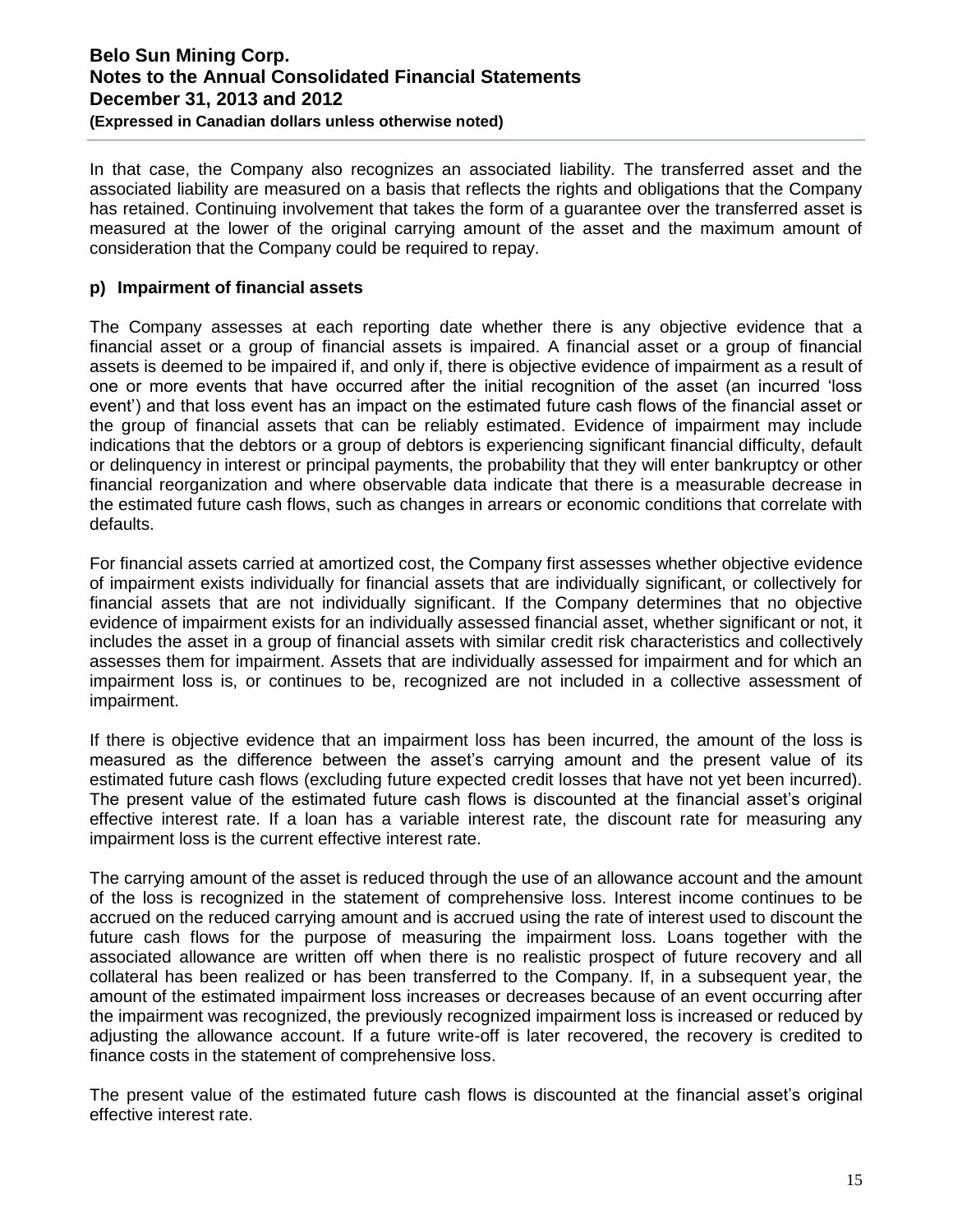## **q) Financial liabilities**

Financial liabilities within the scope of IAS 39 are classified as financial liabilities at fair value through profit or loss, other financial liabilities, or as derivatives designated as hedging instruments in an effective hedge, as appropriate. The Company determines the classification of its financial liabilities at initial recognition.

All financial liabilities are recognized initially at fair value and in the case of loans and borrowings, plus directly attributable transaction costs.

The Company has designated accounts payable and accrued liabilities and finance leases as other financial liabilities .

#### De-recognition

A financial liability is derecognized when the obligation under the liability is discharged or cancelled or expires. When an existing financial liability is replaced by another from the same lender on substantially different terms, or the terms of an existing liability are substantially modified, such an exchange or modification is treated as a de-recognition of the original liability and the recognition of a new liability, and the difference in the respective carrying amounts is recognized in the statement of comprehensive loss.

#### **r) Interest income**

Interest income is recognized when it is probable that the economic benefits will flow to the Company and the amount of revenue can be measured reliably. Interest revenue is accrued on a time basis, by reference to the principal outstanding and at the effective interest rate applicable, which is the rate that exactly discounts estimated future cash receipts through the expected life of the financial asset to that asset's net carrying amount on initial recognition.

#### **s) Share-based payments**

Equity-settled share-based payments to employees and others providing similar services are measured at the fair value of the equity instruments at the grant date.

The fair value determined at the grant date of the equity-settled share-based payments is expensed on a straight-line basis over the period during which the employee becomes unconditionally entitled to equity instruments, based on the Company's estimate of equity instruments that will eventually vest. At the end of each reporting period, the Company revises its estimate of the number of equity instruments expected to vest. The impact of the revision of the original estimates, if any, is recognized in profit or loss such that the cumulative expense reflects the revised estimate, with a corresponding adjustment to the equity-settled share-based payments reserve.

Equity-settled share-based payment transactions with parties other than employees are measured at the fair value of the goods or services received, except where that fair value cannot be estimated reliably, in which case they are measured at the fair value of the equity instruments granted, measured at the date the entity obtains the goods or the counterparty renders the service.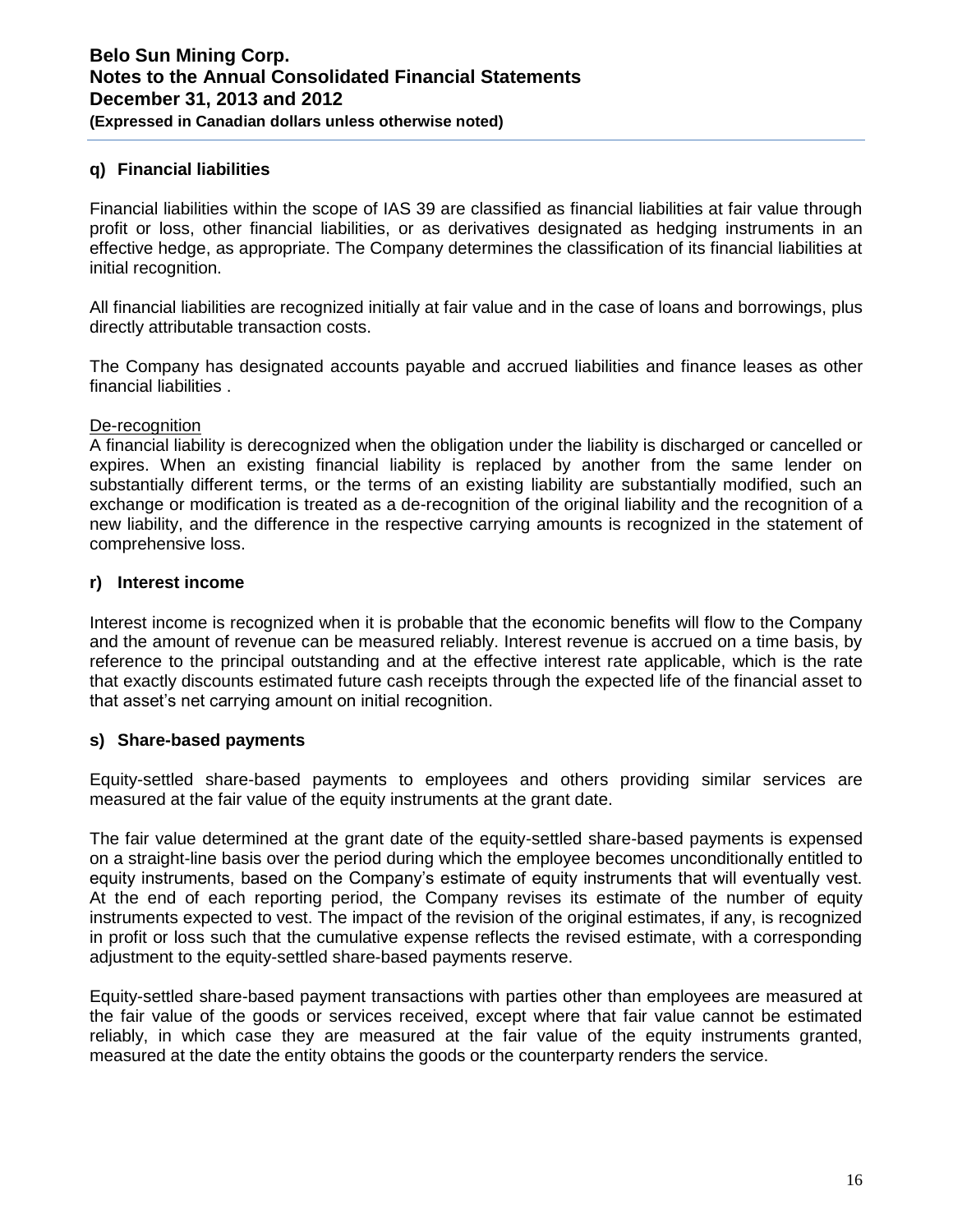## **t) Taxation**

Income tax expense represents the sum of the tax currently payable and deferred tax. The tax currently payable is based on taxable profit for the year. Taxable profit differs from profit as reported in the consolidated statement of comprehensive loss because of items of income or expense that are taxable or deductible in other years and items that are never taxable or deductible.

Deferred tax is recognized on temporary differences between the carrying amounts of assets and liabilities in the consolidated financial statements and the corresponding tax bases used in the computation of taxable profit. Deferred tax liabilities are generally recognized for all taxable temporary differences. Deferred tax assets are generally recognized for all deductible temporary differences to the extent that it is probable that taxable profits will be available against which those deductible temporary differences can be utilized. Such deferred tax assets and liabilities are not recognized if the temporary difference arises from goodwill or from the initial recognition (other than in a business combination) of other assets and liabilities in a transaction that affects neither the taxable profit nor the accounting profit.

Deferred tax liabilities are recognized for taxable temporary differences associated with investments in subsidiaries and associates, and interests in joint ventures, except where the Company is able to control the reversal of the temporary difference and it is probable that the temporary difference will not reverse in the foreseeable future. Deferred tax assets arising from deductible temporary differences associated with such investments and interests are only recognized to the extent that it is probable that there will be sufficient taxable profits against which to utilize the benefits of the temporary differences and they are expected to reverse in the foreseeable future.

The carrying amount of deferred tax assets is reviewed at the end of each reporting period and reduced to the extent that it is no longer probable that sufficient taxable profits will be available to allow all or part of the asset to be recovered.

Deferred tax assets and liabilities are measured at the tax rates that are expected to apply in the period in which the liability is settled or the asset realized, based on tax rates (and tax laws) that have been enacted or substantively enacted by the end of the reporting period.

Deferred tax assets and liabilities are offset when there is a legally enforceable right to offset current tax assets against current tax liabilities and when they relate to income taxes levied by the same taxation authority and the Company intends to settle its current tax assets and liabilities on a net basis.

## **u) Provisions**

Provisions are recognized when (a), the Company has a present obligation (legal or constructive) as a result of a past event, and (b), it is probable that an outflow of resources embodying economic benefits will be required to settle the obligation and a reliable estimate can be made of the amount of the obligation. If the effect of the time value of money is material, provisions are discounted using a current pre tax rate that reflects, where appropriate, the risks specific to the liability. Where discounting is used, the increase in the provision due to the passage of time is recognized as a finance cost.

As at December 31, 2013 and 2012, there was no provision recorded.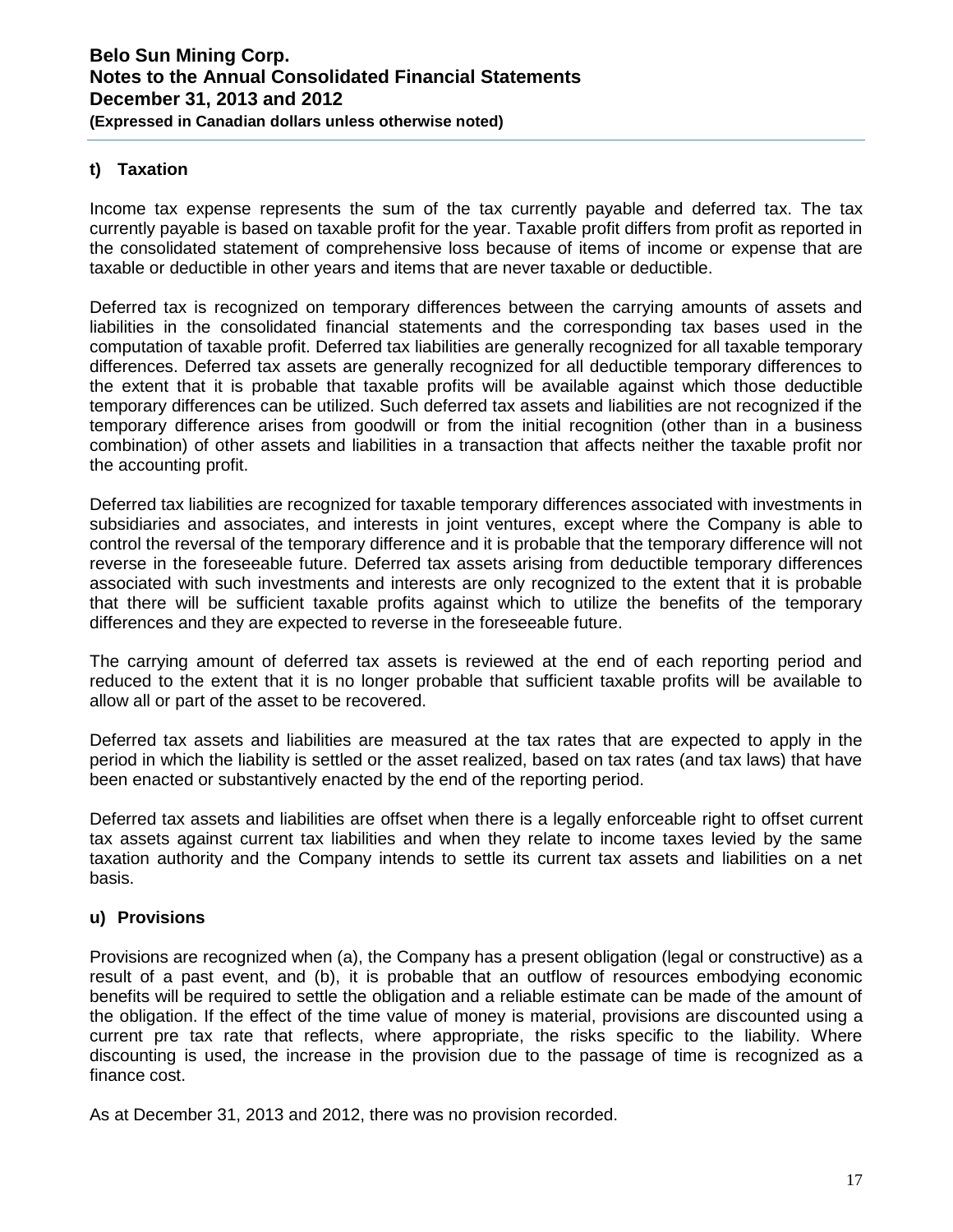## **3. Prepaid expenses and sundry receivables**

|                                      |         | December 31, 2013 December 31, 2012 |         |
|--------------------------------------|---------|-------------------------------------|---------|
| Trade receivables and other advances | 139.887 |                                     | 375,364 |
| Prepaid taxes                        |         |                                     | 338,278 |
| HST/VAT receivable                   | 115,539 |                                     | 142,794 |
| Prepaid insurance                    | 23,583  |                                     | 28,977  |
|                                      | 279,009 |                                     | 885,413 |

## **4. Exploration and evaluation expenses and engineering studies**

Exploration and evaluation expenditures and engineering studies expensed immediately in the consolidated statement of comprehensive loss for the twelve months ended December 31, 2013 collectively amounted to \$21,663,101 (2012 - \$35,804,796).

Exploration and evaluation properties comprise the following:

a) Volta Grande, Para State, Brazil

The gold project includes approximately 110,948 hectares in twenty-four exploration permits (2012 – 101,525 hectares in twenty-two exploration permits) and 67,438 hectares in twentyone exploration applications (2012 – 77,034 hectares in twenty-three exploration applications) and is situated in the margin of the Xingu river, some 60 km from the city of Altamira, Para State.

Under the agreement, the Company agreed to pay to OCA Mineracao Ltda., an unrelated company whose controlling shareholder is the Tenaris-Confab Group, a total of US\$600,000 of which US\$12,500 was paid in January 2004 and US\$50,000 paid in April 2004 and the outstanding balance was paid in December 2006. OCA Mineracao Ltda. ownership was transferred to the Company in March 2008. The transfer of title to the Volta Grande Property to Belo Sun occurred following the arrangements with Companhia de Pesquisa de Recursos Minerais ("CPRM"), a Brazilian state owned company, whereby the Company has committed to pay CPRM 3,740,000 Reais if a mineable deposit is defined on the Volta Grande Property. As security, the Company purchased a term deposit of 3,740,000 Reais.

In March 2008, the Company successfully renegotiated the agreement with CPRM. Under the new terms, CPRM released to the Company 3,525,087 Reais of the total term deposit of 4,273,087 Reais including accrued interest, held in security to cover the Company's potential debt owed to CPRM. In addition, the Company allocated the balance of the original term deposit that was not released, amounting to 748,000 Reais, to be retained in an interest bearing term deposit to cover future royalty payments (Note 5). There has been no production at Volta Grande Property thus no royalties were payable and no amounts were withdrawn by CPRM.

The Company was committed to paying approximately US\$1,500,000 to CPRM if a mineable deposit is defined on the property, and to invest a minimum US\$1,500,000 at Volta Grande over a two year period. The Company has fulfilled its investment condition on this property.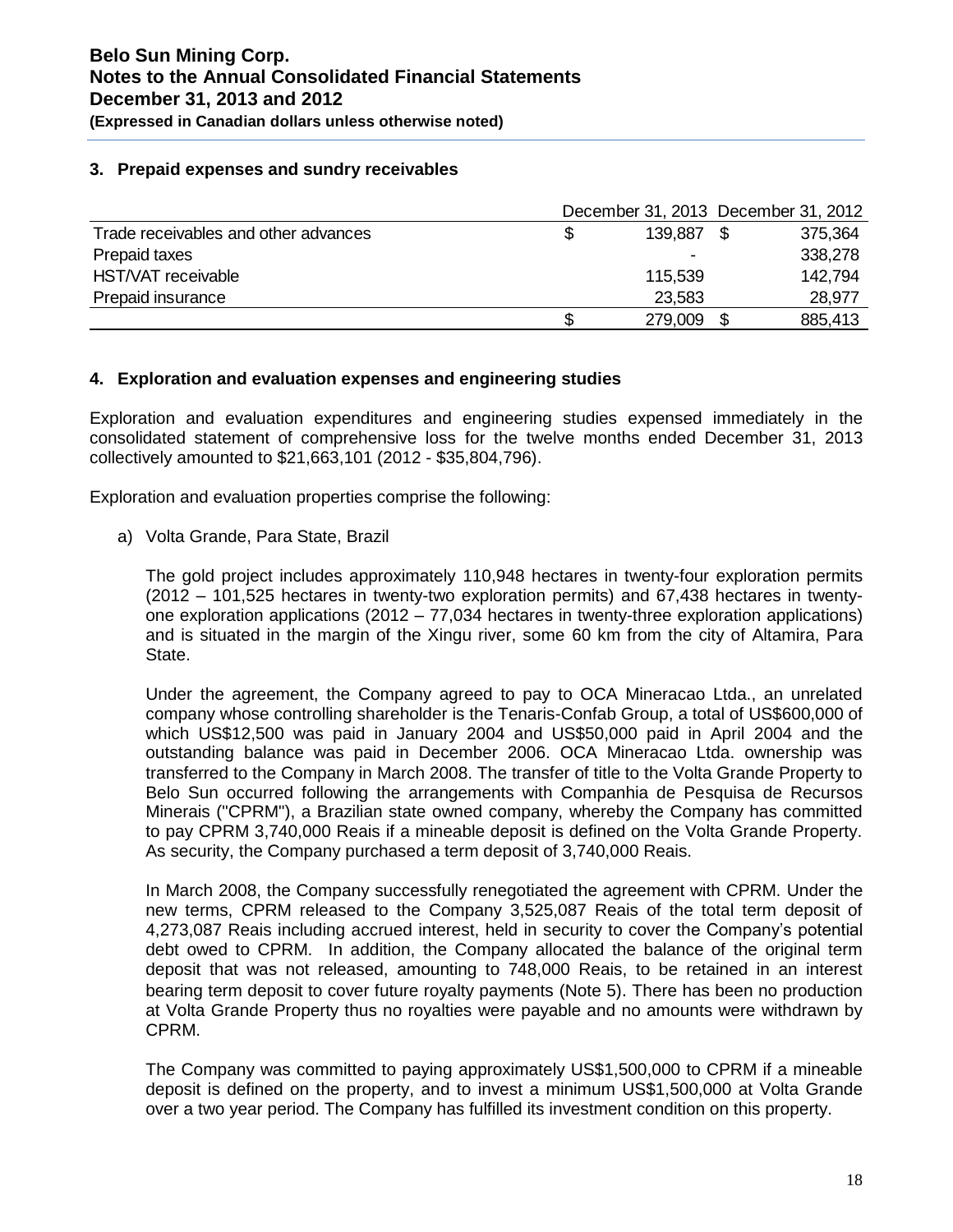**(Expressed in Canadian dollars unless otherwise noted)** 

In May 2012, the Company acquired surface rights for an area covering 1,734 hectares, which was comprised of three distinct properties – *Fazenda Galo de Ouro* covering 824.8 hectares, *Fazenda Ouro Verd*e covering 503.6 hectares and *Fazenda Ressaca* covering 405.9 hectares. The total consideration agreed to be paid for the acquisition was 8,200,000 Reais in cash (\$4,190,200) and the issuance of 281,217 common shares of Belo Sun (or the cash equivalent based on the fair market value of the shares on the date of settlement) which had a fair value of 500,000 Reais at the time of the agreement. The portion of the consideration that was to be settled in cash equivalent to the fair market value of the shares is considered a derivative liability. The Company paid 50% of the cash consideration on signing the definitive agreement, and the balance was to be paid once the vendors completed the demobilization of all "garimpo" (artisanal mining) activities on these properties. On February 1, 2013, the Company made a cash payment of 869,018 Reais (\$437,985) in lieu of issuing shares. The Company recorded a net gain of 67,001 Reais (\$32,124) for the twelve months ended December 31, 2013 to account for the settlement of the obligation. The Company realized a net loss for the transaction of 369,018 Reais (\$191,861) of which a loss of 436,019 Reais (\$223,985) was recognized in 2012 and a gain of 67,001 Reais (\$32,124) was recognized in 2013. In addition to this payment, during the twelve months ended December 31, 2013, the Company paid 4,100,000 Reais (\$1,953,758) clearing the balance of this liability.

b) Patrocino, Para State, Brazil

This gold project is situated in the Para State and includes approximately 18,669 hectares (2012 – 18,669 hectares). Pursuant to a signed contract on October 8, 2004 the Company has the right to acquire 100% of the property. Under the terms of the contract, the Company must make 36 monthly payments of US \$1,667 and issue 200,000 common shares of the Company to the original owners. The Company is current on these payments and issued 200,000 common shares at \$0.10 on June 20, 2005. In addition, the property is subject to a 1.5% net smelter royalty and a sliding scale payment during the first two years of production from the property. The payment ranges from 606 ounces of gold assuming 100,000 ounces of proven and probable reserves to 12,121 ounces of gold assuming 1.2 million proven and probable reserve ounces.

The Company is currently assessing its options with respect to the project including, but not limited to, joint-venture scenarios, earn-out arrangements, and further development by Belo Sun.

## **5. Term investment**

The investment consists of a term deposit with Banco do Brasil SA to fund the potential amounts owing to CPRM. As at December 31, 2013, the balance in this account was R\$1,149,072 (\$517,427) (2012: R\$1,078,680 (\$524,131)) and the Company earned 6.53% in interest for the twelve months ended December 31, 2013. The Company intends on rolling over the term deposit on maturity because it is security against the potential amount owing to the CPRM (Note 4(a)).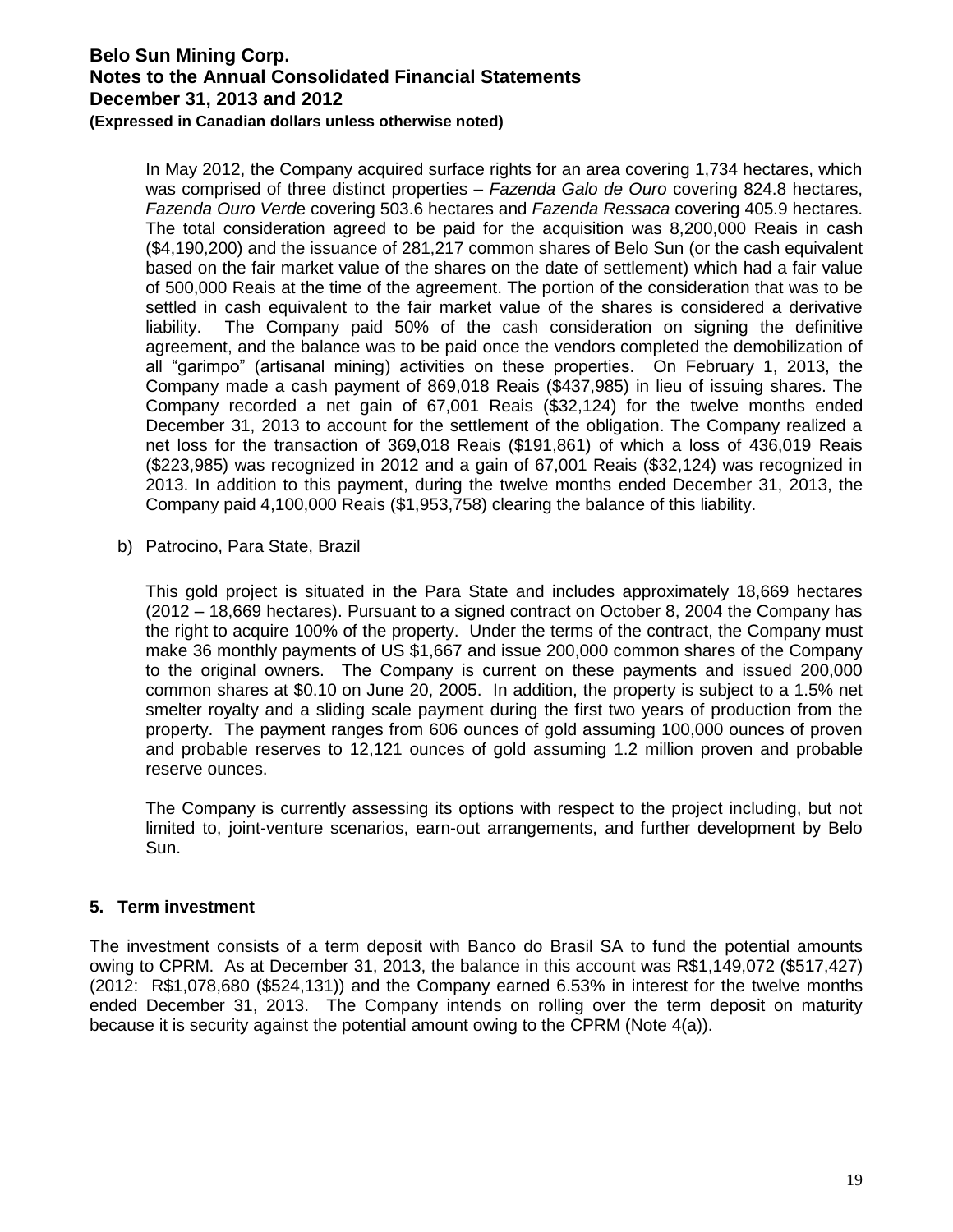## **6. Property and equipment**

|                                         |                 |               |               | Assets                 |                          |               |
|-----------------------------------------|-----------------|---------------|---------------|------------------------|--------------------------|---------------|
|                                         |                 | Furniture &   | Mining        | under                  |                          |               |
| Cost                                    | <b>Vehicles</b> | equipment     |               | equipment construction | Land                     | Total         |
| Balance at December 31, 2011            | \$471,592       | 504,588<br>\$ | \$248,654     | \$<br>204,104          | \$<br>7,621              | \$1,436,559   |
| Additions                               | 237,485         | 644,406       | 271,469       | (62, 506)              | 4,462,708                | 5,553,562     |
| Disposal                                | (42, 791)       |               |               |                        |                          | (42, 791)     |
| <b>FX</b> adjustment                    | (25, 701)       | (2, 194)      | (6,799)       | (24,187)               | 493                      | (58, 388)     |
| Balance at December 31, 2012            | 640,585         | 1,146,800     | 513,324       | 117,411                | 4,470,822                | 6,888,942     |
| Additions                               | 4,558           | 282,714       | 26,134        | (109, 716)             |                          | 203,690       |
| <b>FX</b> adjustment                    | 16,435          | 21,228        | 4,563         | (7,695)                | 312,097                  | 346,628       |
| Balance at December 31, 2013            | 661,578         | 1,450,742     | 544,021       |                        | 4,782,919                | 7,439,260     |
|                                         |                 |               |               |                        |                          |               |
| Accumulated depreciation and impairment |                 |               |               |                        |                          |               |
| Balance at December 31, 2011            | 128,937         | 76,277        | 84,656        |                        | ۰                        | 289,870       |
| Charge for the year                     | 82,361          | 63,300        | 110,422       |                        | $\overline{\phantom{0}}$ | 256,083       |
| Disposal                                | (17, 116)       |               |               |                        | $\overline{\phantom{0}}$ | (17, 116)     |
| <b>FX</b> adjustment                    | (13,992)        | (8,406)       | (12,001)      |                        | ۰                        | (34, 399)     |
| Balance at December 31, 2012            | 180,190         | 131,171       | 183,077       |                        | $\blacksquare$           | 494,438       |
| Charge for the year                     | 119,918         | 84,452        | 175,322       |                        |                          | 379,692       |
| Impairment adjustments                  | 34,980          | 35,664        | (3,330)       |                        |                          | 67,314        |
| <b>FX</b> adjustment                    | (8,340)         | (64, 586)     | (14, 253)     |                        |                          | (87, 179)     |
| Balance at December 31, 2013            | \$326,748       | \$<br>186,701 | $$340,816$ \$ | ٠                      | \$                       | \$<br>854,265 |
|                                         |                 |               |               |                        |                          |               |
| Net book value as at December 31, 2012  | \$460,395       | \$1,015,629   | \$330,247     | \$<br>117.411          | \$4,470,822              | \$6,394,504   |
|                                         |                 |               |               |                        |                          |               |
| Net book value as at December 31, 2013  | \$334,830       | \$1,264,041   | \$203,205     | S                      | \$4,782,919              | \$6,584,995   |

During the twelve months ended December 31, 2013, the Company assessed the value of its property and equipment and, as a result, recorded an impairment adjustment of \$67,314 (December 31, 2012: \$nil). This amount is recorded in General and administration on the consolidated statement of comprehensive loss.

As at December 31, 2013, the Company's finance leases consist of one vehicle having a net book value of \$33,653 (December 31, 2012 – two vehicles with a net book value of \$81,493).

During the twelve months ended December 31, 2013, the Company sold machinery for gross proceeds of R\$25,000 (\$12,226). This asset had been fully depreciated such that the Company recognized a gain of \$12,226 on the Consolidated Statement of Comprehensive Loss for the twelve months ended December 31, 2013. For the twelve months ended December 31, 2012, the Company sold one of its vehicles and recorded a gain on sale of \$1,132.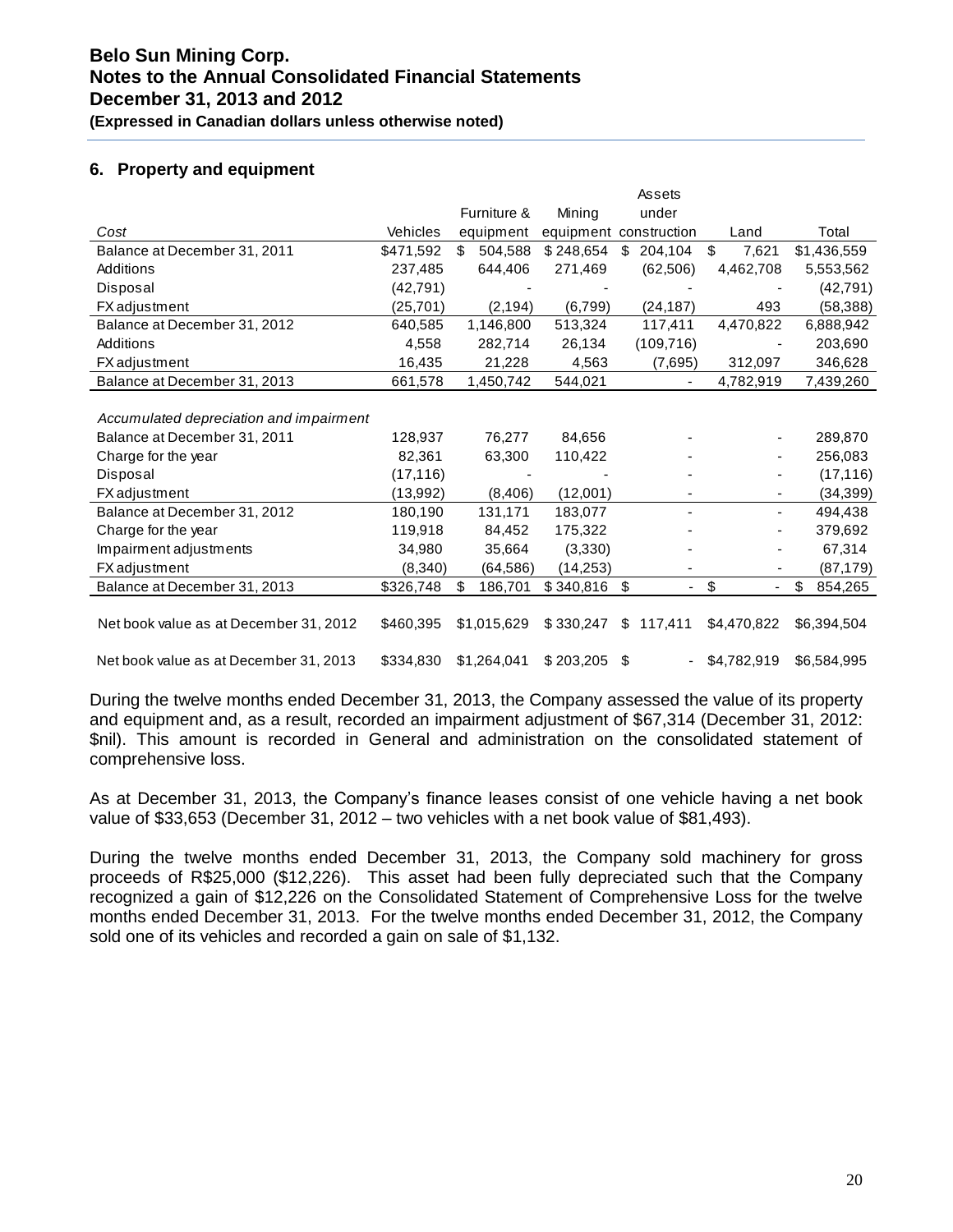## **7. Accounts payable and accrued liabilities**

| Mineral properties suppliers and contractors             | \$<br>758.297 | 1,606,074 |
|----------------------------------------------------------|---------------|-----------|
| Property acquisition consideration payable (Note 4(a))   |               | 2,450,403 |
| Departamento Nacional de Produção Mineral ("DNPM") taxes | 142,533       | 154.744   |
| Corporate payables                                       | 38,298        | 485,007   |
| Audit and other accruals                                 | 110,000       | 129,000   |
|                                                          | 1,049,128     | 4,825,228 |

## **8. Finance leases**

The Company's existing finance lease, entered into in 2012 to acquire a new vehicle, has a term of two years at an interest rate of approximately 19%. The Company has the option to purchase the vehicle for a nominal amount at the conclusion of the lease agreements.

As at December 31, 2013, the finance leases were composed of the following obligations:

| 2014                                 | 11,476  |
|--------------------------------------|---------|
|                                      | 11,476  |
| less amounts representing interest   | (1,918) |
|                                      | 9,558   |
| current portion<br>long term portion | 9,558   |
|                                      | 9,558   |

## **9. Share capital**

a) As at December 31, 2013 and 2012, the Company's authorized number of common shares was unlimited without par value and an unlimited number of special shares. The special shares have the same features as the common shares with the exception that the special shares take preference over the common shares in the event of liquidation, dissolution or winding up of the Company. The special shares are entitled to the same dividend rights as common shares.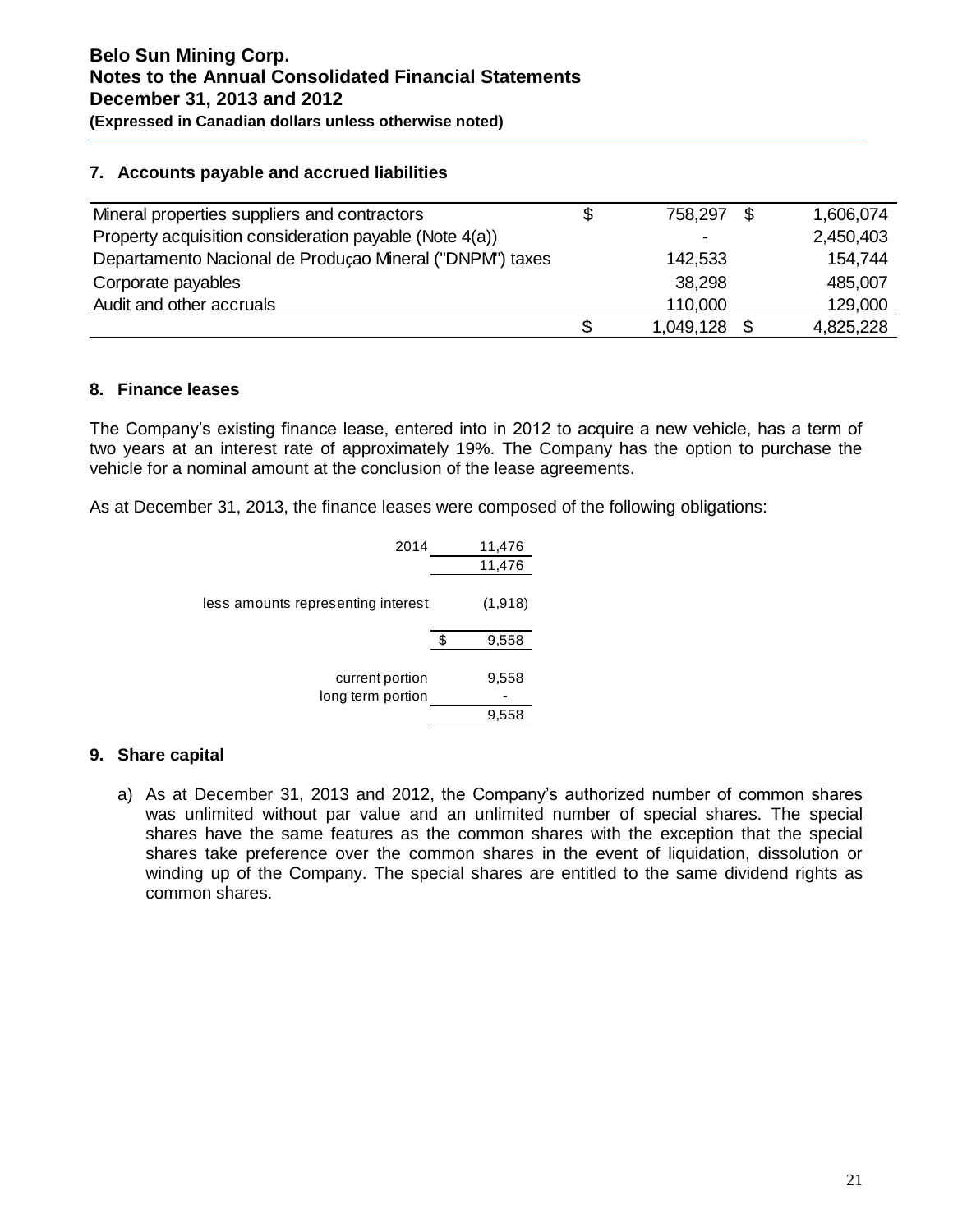**(Expressed in Canadian dollars unless otherwise noted)** 

|                                                       | Number of<br><b>Shares</b> | Amount            |
|-------------------------------------------------------|----------------------------|-------------------|
| Balance, December 31, 2011                            | 207,604,334                | \$<br>96,276,107  |
| Public offering (i)                                   | 35,720,000                 | 50,008,000        |
| Exercise of stock options                             | 1,070,600                  | 650,134           |
| Exercise of stock options - value allocation          |                            | 376,105           |
| Exercise of warrants                                  | 21,515,600                 | 10,610,850        |
| Exercise of warrants - value allocation               |                            | 2,524,985         |
| Value of warrants granted on exercise of broker units |                            | (293,900)         |
| Cost of issue                                         |                            | (2,974,643)       |
| Balance, December 31, 2012                            | 265,910,534                | \$<br>157,177,638 |
| Exercise of stock options                             | 200,000                    | 72,000            |
| Exercise of stock options - value allocation          |                            | 55,269            |
| Balance, December 31, 2013                            | 266,110,534                | \$<br>157,304,907 |

b) Issued and outstanding share capital (common shares)

(i) On October 10, 2012, the Company completed a bought deal financing of 35,720,000 common shares at a price of \$1.40 per common share for gross proceeds of \$50,008,000. The Company paid the underwriters a fee of 5% on funds raised.

## **10. Share-based payments reserves**

The Company has an ownership-based compensation plan for executives and employees. In accordance with the terms of the plan, officers, directors and consultants of the Company may be granted options to purchase common shares at exercise prices determined at the time of grant. The Company has adopted a Floating Stock Option Plan (the "Plan"), whereby the number of common shares reserved for issuance under the Plan is equivalent of up to 10% of the issued and outstanding shares of the Company from time to time. The option vesting terms are determined at the discretion of the Board of Directors.

Each employee share option converts into one common share of the Company on exercise. No amounts are paid or payable by the recipient on receipt of the option. The options carry neither rights to dividends nor voting rights. Options may be exercised at any time from the date of vesting to the date of their expiry.

|                   | Number of<br>Options | Weighted average<br>exercise prices | Value of<br>options | Number of<br>Warrants | Weighted average<br>exercise prices | Value of<br>warrants |    | <b>TOTAL</b><br><b>VALUE</b> |
|-------------------|----------------------|-------------------------------------|---------------------|-----------------------|-------------------------------------|----------------------|----|------------------------------|
| December 31, 2011 | 12,151,600           | \$0.79                              | 6,536,787<br>S      | 21,087,800            | \$0.49                              | \$2,245,825          | \$ | 8,782,612                    |
| Granted           | 8.745.000            | \$1.17                              | 7.164.550           | 587,800               | \$0.50                              | 293,900              |    | 7,458,450                    |
| Exercised         | (1,070,600)          | \$0.61                              | (376, 105)          | (21,515,600)          | \$0.49                              | (2,524,985)          |    | (2,901,090)                  |
| Expired/forfeited | (63,000)             | \$1.29                              | (54.970)            | (160.000)             | \$0.50                              | (14,740)             |    | (69, 710)                    |
| December 31, 2012 | 19.763.000           | \$0.96                              | \$13,270,262        |                       | \$0.00                              | \$                   | S  | 13,270,262                   |
| Granted           | 4.000.000            | \$0.74                              | 2,426,000           |                       | \$0.00                              |                      |    | 2,426,000                    |
| Exercised         | (200,000)            | \$0.36                              | (55, 269)           |                       | \$0.00                              |                      |    | 55.269                       |
| Expired/forfeited | (620.000)            | \$1.14                              | (499.500)           | -                     | \$0.00                              |                      |    | 499,500                      |
| December 31, 2013 | 22.943.000           | \$0.93                              | \$15.141.493        |                       | \$0.00                              | \$                   | S  | 15.141.493                   |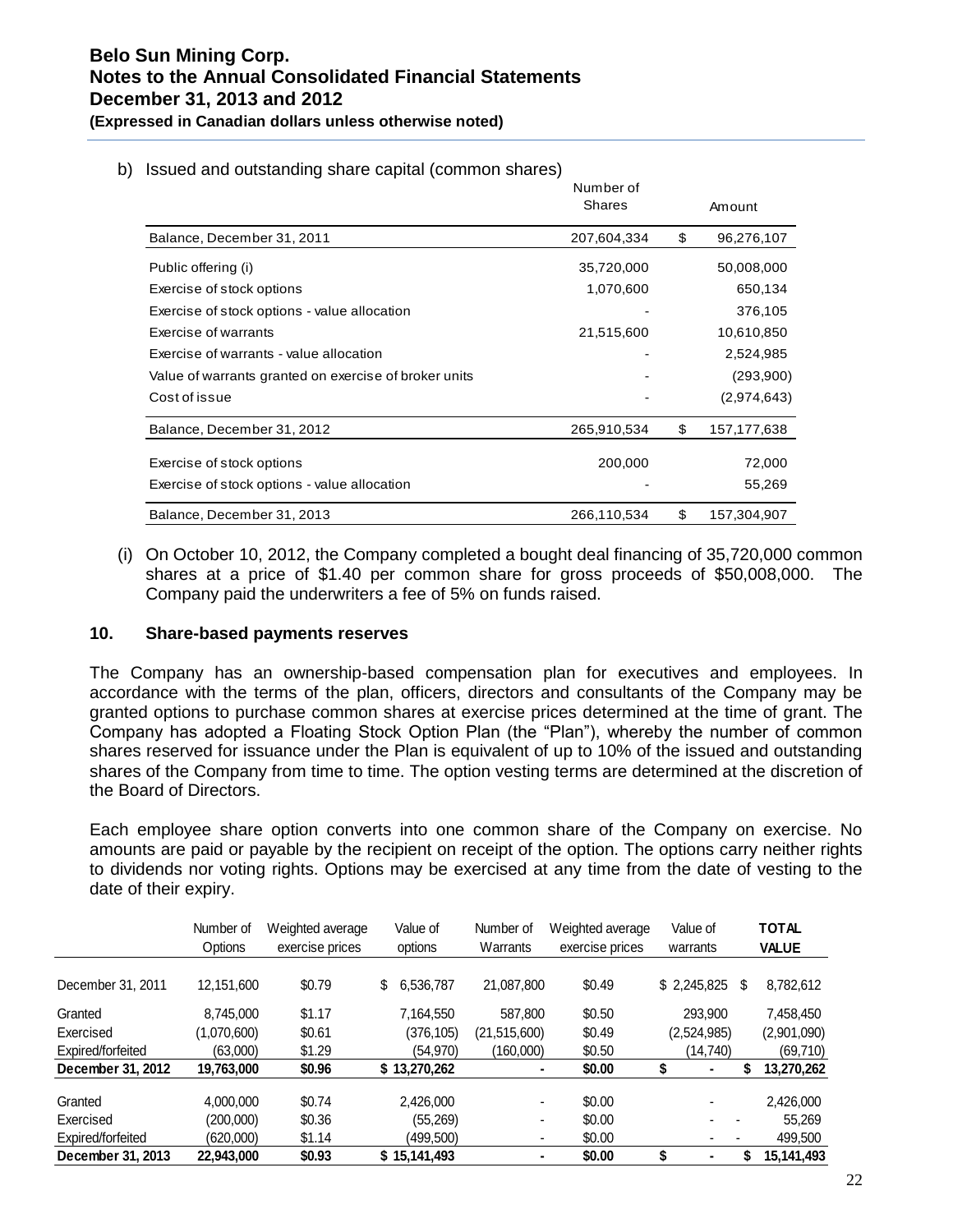## **Belo Sun Mining Corp. Notes to the Annual Consolidated Financial Statements December 31, 2013 and 2012 (Expressed in Canadian dollars unless otherwise noted)**

The weighted average share price on the date of exercise of options and warrants during the twelve months ended December 31, 2013 was \$0.81 and \$nil respectively (December 31, 2012: \$1.11 and \$1.03 respectively).

The following share-based payments arrangements were in existence as at December 31, 2013:

| Options:    |               |              |              |          |            |            |                             |               |
|-------------|---------------|--------------|--------------|----------|------------|------------|-----------------------------|---------------|
|             |               |              |              |          |            |            | <b>Black-Scholes inputs</b> |               |
| Number      | <b>Number</b> |              |              | Exercise | Expected   | Expected   | Expected                    | Risk-free     |
| outstanding | exercisable   | Grant date   | Expiry date  | price    | volatility | life (yrs) | dividend yield              | interest rate |
| 3,611,000   | 3,611,000     | 5-Mar-10     | 5-Mar-15 \$  | 0.34     | 100%       | 5          | 0%                          | 2.59%         |
| 60,000      | 60,000        | $2$ -Jun-10  | 2-Jun-15 \$  | 0.45     | 100%       | 5          | $0\%$                       | 2.68%         |
| 1,768,000   | 1,768,000     | 29-Jul-10    | 29-Jul-15 \$ | 0.36     | 104%       | 5          | $0\%$                       | 2.36%         |
| 50,000      | 50,000        | 11-Nov-10    | 11-Nov-15 \$ | 0.80     | 94%        | 5          | $0\%$                       | 2.50%         |
| 500,000     | 500,000       | 5-Dec-10     | 5-Dec-15 \$  | 0.89     | 94%        | 5          | $0\%$                       | 2.40%         |
| 4,657,000   | 4,657,000     | 21-Apr-11    | 21-Apr-16 \$ | 1.33     | 94%        | 5          | $0\%$                       | 2.70%         |
| 3,372,000   | 3,372,000     | 31-Jan-12    | 31-Jan-17 \$ | 1.15     | 94%        | 5          | $0\%$                       | 1.25%         |
| 250,000     | 250,000       | 30-Apr-12    | 30-Apr-17 \$ | 1.15     | 94%        | 5          | 0%                          | 1.60%         |
| 400,000     | 400,000       | 14-Jun-12    | 14-Jun-17 \$ | 1.17     | 94%        | 5          | $0\%$                       | 1.28%         |
| 2,815,000   | 2,815,000     | 3-Jul-12     | 3-Jul-17 \$  | 1.15     | 94%        | 5          | $0\%$                       | 1.26%         |
| 1,160,000   | 1,160,000     | 10-Jul-12    | 10-Jul-17 \$ | 1.15     | 94%        | 5          | $0\%$                       | 1.18%         |
| 300,000     | 300,000       | 29-Nov-12    | 29-Nov-17 \$ | 1.70     | 93%        | 5          | $0\%$                       | 1.30%         |
| 50,000      | 50,000        | $11$ -Jan-13 | 11-Jan-18 \$ | 1.58     | 119%       | 5          | $0\%$                       | 1.48%         |
| 200,000     | 200,000       | 9-Apr-13     | 9-Apr-18 \$  | 1.14     | 118%       | 5          | 0%                          | 1.24%         |
| 3,750,000   | 3,750,000     | 19-Aug-13    | 19-Aug-18 \$ | 0.71     | 118%       | 5          | $0\%$                       | 1.98%         |
| 22,943,000  | 22,943,000    |              |              |          |            |            |                             |               |

Fair value of share options granted in the period:

During the twelve months ended December 31, 2013, the Company granted 4,000,000 stock options (2012: 8,745,000). A value of \$2,426,000 was recorded to the statement of comprehensive loss for the twelve months ended December 31, 2013 (2012: \$7,164,550) related to these stock options. The weighted average grant date fair value of the share options granted during the twelve months ended December 31, 2013 is \$0.61 (2012: \$0.82). Options were priced using the Black-Scholes optionpricing model. Expected volatility is based on the historical share price volatility over the past 5 years. The expected life of the option was calculated based on the history of option exercises. The weighted average life of the outstanding options is 2.84 years. The weighted average market price on the date of grant for options granted during the year was \$0.74 (2012: \$1.15).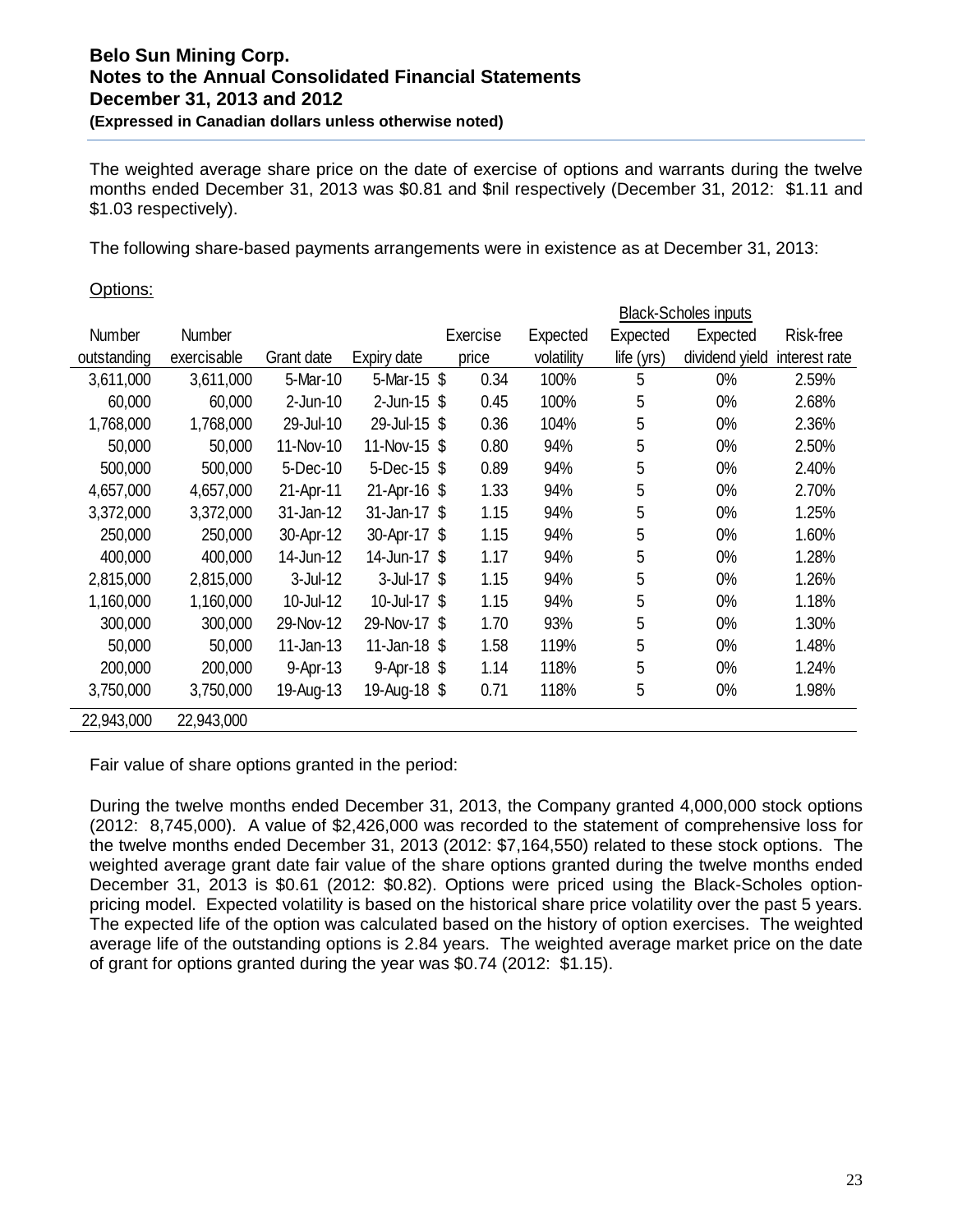## **11. Operating segments**

### *Geographical information*

The Company operates in Canada and Brazil. The Company's information about its assets by geographical location are detailed below.

|                   |                       |    | Property      |        | Other long-term |                     |            |
|-------------------|-----------------------|----|---------------|--------|-----------------|---------------------|------------|
|                   | <b>Current assets</b> |    | and equipment | assets |                 | <b>Total Assets</b> |            |
|                   |                       |    |               |        |                 |                     |            |
| December 31, 2013 |                       |    |               |        |                 |                     |            |
| Canada            | \$<br>11,195,075      | \$ | 3,036         | - \$   | $\sim$          | \$                  | 11,198,111 |
| <b>Brazil</b>     | 2,281,604             |    | 6,581,959     |        | 517,427         |                     | 9,380,990  |
|                   | \$<br>13,476,679      | \$ | 6,584,995     | \$     | 517,427         | \$                  | 20,579,101 |
| December 31, 2012 |                       |    |               |        |                 |                     |            |
| Canada            | \$<br>37,254,581      | \$ | 7,684         | - \$   | $\sim$          | \$                  | 37,262,265 |
| <b>Brazil</b>     | 9,608,073             |    | 6,386,820     |        | 524,131         |                     | 16,519,024 |
|                   | \$<br>46,862,654      | \$ | 6,394,504     | \$     | 524,131         | \$                  | 53,781,289 |

## **12. Loss per share**

Basic loss per share is calculated by dividing the loss available to common shareholders by the weighted average number of common shares outstanding in the period. Diluted loss per share reflects the potential dilution of common share equivalents, such as outstanding share options, warrants and contracts to be settled in shares, in the weighted average number of common shares outstanding during the period. In the Company's case, diluted loss per share is the same as basic loss per share as the effects of including all outstanding options, warrants and contracts to be settled in shares would be anti-dilutive.

## **13. Financial instruments**

Financial assets and financial liabilities as at December 31, 2013 and 2012 were classified as follows:

|                                          |                |                   | Assets /(liabilities) |                    |            |
|------------------------------------------|----------------|-------------------|-----------------------|--------------------|------------|
|                                          | Loans and      |                   | at fair value through |                    |            |
| December 31, 2013                        | receivables    | Other liabilities | profit/loss           |                    | Total      |
| Cash and cash equivalents                | $\blacksquare$ | - \$<br>$\sim$    | S                     | 13,197,670<br>- \$ | 13,197,670 |
| Sundry receivables                       | 139,887        |                   |                       |                    | 139,887    |
| Term investment                          |                |                   |                       | 517,427            | 517,427    |
| Accounts payable and accrued liabilities | ۰              | 1,049,128         |                       |                    | 1,049,128  |
| Finance leases                           |                | 9,558             |                       |                    | 9,558      |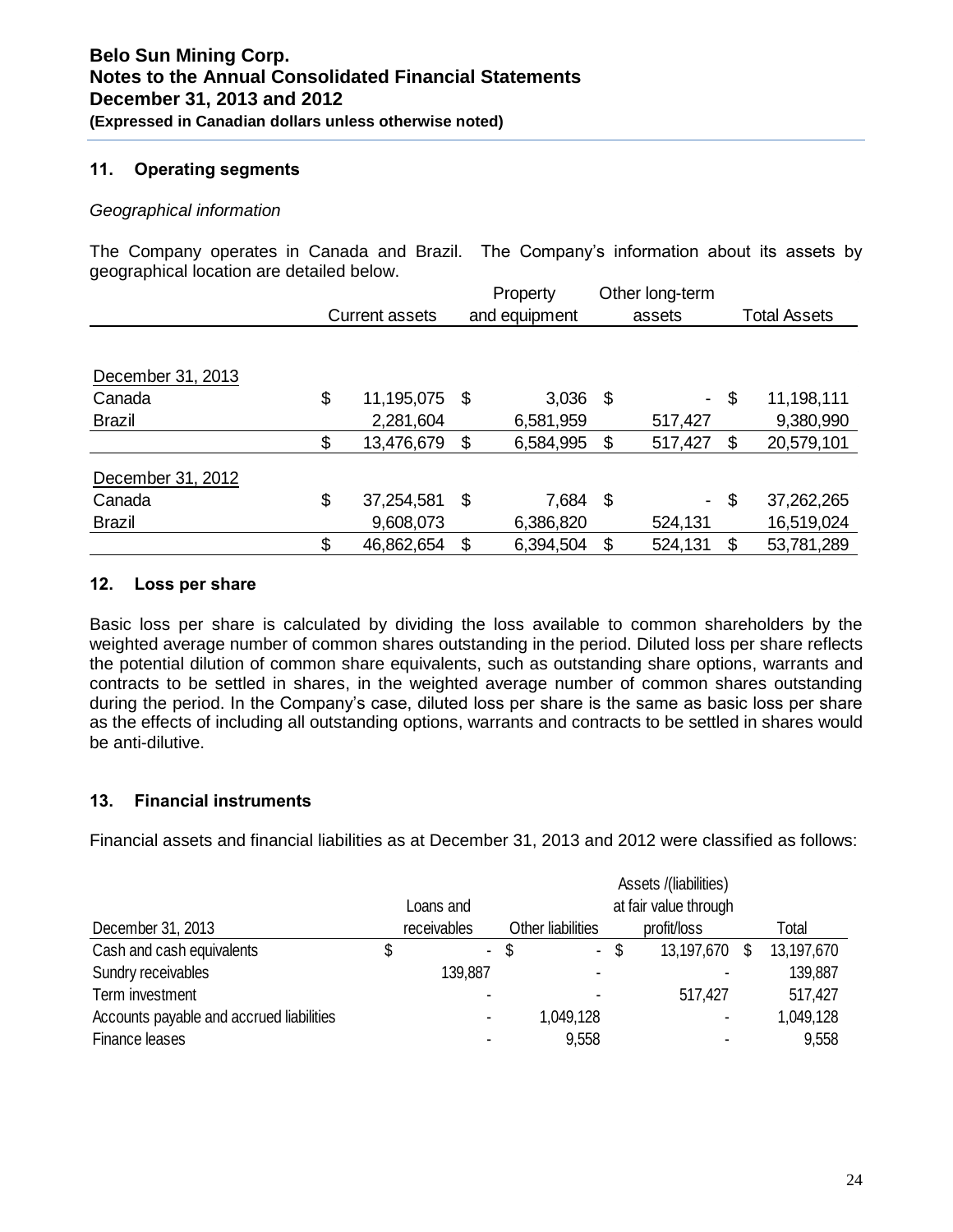**(Expressed in Canadian dollars unless otherwise noted)** 

|                                          |             |                   | Assets /(liabilities)    |      |            |
|------------------------------------------|-------------|-------------------|--------------------------|------|------------|
|                                          | Loans and   |                   | at fair value through    |      |            |
| December 31, 2012                        | receivables | Other liabilities | profit/loss              |      | Total      |
| Cash and cash equivalents                | ÷.          | - \$              | - \$<br>45,977,241       | S    | 45,977,241 |
| Sundry receivables                       | 375,364     |                   | $\overline{\phantom{0}}$ | S    | 375,364    |
| Term investment                          |             |                   | 524,131                  | S    | 524,131    |
| Accounts payable and accrued liabilities |             | 4,344,380         | 480,848                  | \$   | 4,825,228  |
| Finance leases                           |             | 36,710            |                          | - \$ | 36,710     |

The fair value of sundry receivables, accounts payable and accrued liabilities and finance leases approximates fair value due to the short term nature of the financial instruments.

A fair value hierarchy prioritizes the methods and assumptions used to develop fair value measurements for those financial assets where fair value is recognized on the statement of financial position. These have been prioritized into three levels.

Level 1 – Quoted prices (unadjusted) in active markets for identical assets or liabilities

- Level 2 Inputs other than quoted prices included in Level 1 that are observable for the asset or liability, either directly or indirectly
- Level 3 Inputs for the asset or liability that are not based on observable market data.

Fair value amounts represent point-in-time estimates and may not reflect fair value in the future. The measurements are subjective in nature, involve uncertainties and are a matter of significant judgement.

At December 31, 2013, the Company's financial instruments that are carried at fair value, consisting of cash and cash equivalents and term investment, have been classified as Level 1 within the fair value hierarchy.

The Company's risk exposures and their impacts on the Company's financial instruments are summarized below. There have been no significant changes in the risks, objectives, policies and procedures for managing risk during the twelve months ended December 31, 2013 and 2012.

#### Credit risk

Credit risk arises from the non-performance by counterparties of contractual financial obligations. The Company's primary counterparty related to its cash and cash equivalents and term investment carry an investment grade rating as assessed by external rating agencies. The Company maintains all of its cash and cash equivalents and term investment with major Canadian, British, US and Brazilian financial institutions. Deposits held with these institutions may exceed the amount of insurance provided on such deposits. Prepaid expenses and sundry receivables consist of supplies deposits and management believes that the credit risks associated with these amounts are remote.

The Company's maximum exposure to credit risk at the balance sheet date is the carrying value of cash and cash equivalents, term investment and sundry receivables.

#### Liquidity risk

The Company manages liquidity risk by maintaining adequate cash and cash equivalent balances. The Company continuously monitors and reviews both actual and forecasted cash flows, and also matches the maturity profile of financial assets and liabilities.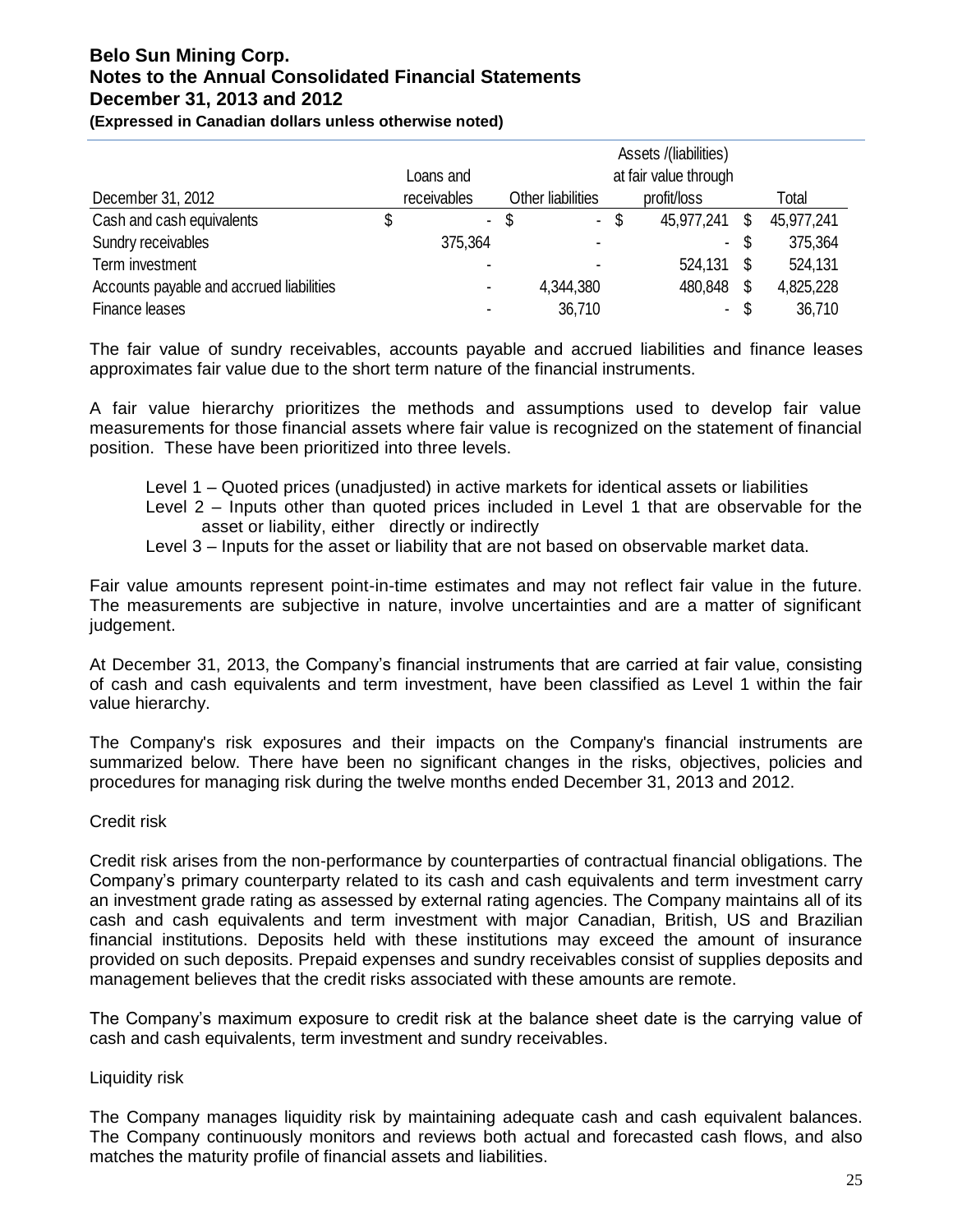**(Expressed in Canadian dollars unless otherwise noted)** 

As at December 31, 2013, the Company had current assets of \$13,476,679 to settle current liabilities of \$1,065,777.

Market risk

(a) Interest rate risk

The Company's cash equivalents are subject to interest rate cash flow risk as they carry variable rates of interest. The Company's interest rate risk management policy is to purchase highly liquid investments with a term to maturity of one year or less on the date of purchase.

Based on cash and cash equivalent balances on hand at December 31, 2013, a 0.1% change in interest rates could result in a corresponding change in net loss of approximately \$13,000 (December 31, 2012 - \$46,000).

(b) Currency risk

As the Company operates on an international basis, foreign exchange risk exposures arise from transactions and balances denominated in foreign currencies. The Company's foreign currency risk arises primarily with respect to the United States dollar and Brazilian Reais. Fluctuations in the exchange rates between these currencies and the Canadian dollar could have a material effect on the Company's business, financial condition and results of operations. The Company does not engage in any hedging activity to mitigate this risk.

A strengthening of \$0.01 in the United States dollar against the Brazilian Reais would have decreased net income by approximately \$47,000 for the twelve months ended December 31, 2013 (2012 - \$121,000). A strengthening of \$0.01 in the Canadian dollar against the United States dollar would have decreased other comprehensive income by approximately \$20,000 for the twelve months ended December 31, 2013 (2012 - \$59,000). At December 31, 2013, one Canadian dollar was equal to 0.9402 United States dollars (2012 – 1.0051) and one Canadian dollar was equal to 2.2207 Brazilian Reais (2012 – 2.0580).

#### **14. Capital management**

The Company manages and adjusts its capital structure based on available funds in order to support the acquisition, exploration and development of mineral properties. The capital of the Company consists of share capital and share-based payments reserve. The Board of Directors does not establish quantitative return on capital criteria for management, but rather relies on the expertise of the Company's management to sustain future development of the business.

The properties in which the Company currently has an interest are in the exploration and development stage; as such the Company is dependent on external financing to fund its activities. In order to carry out planned exploration and development, and pay for administrative costs, the Company will spend its existing working capital and raise additional amounts as needed. The Company will continue to assess new properties and seek to acquire an interest in additional properties if it feels there is sufficient geologic or economic potential and if it has adequate financial resources to do so. Management reviews its capital management approach on an ongoing basis and believes that this approach, given the relative size of the Company, is reasonable.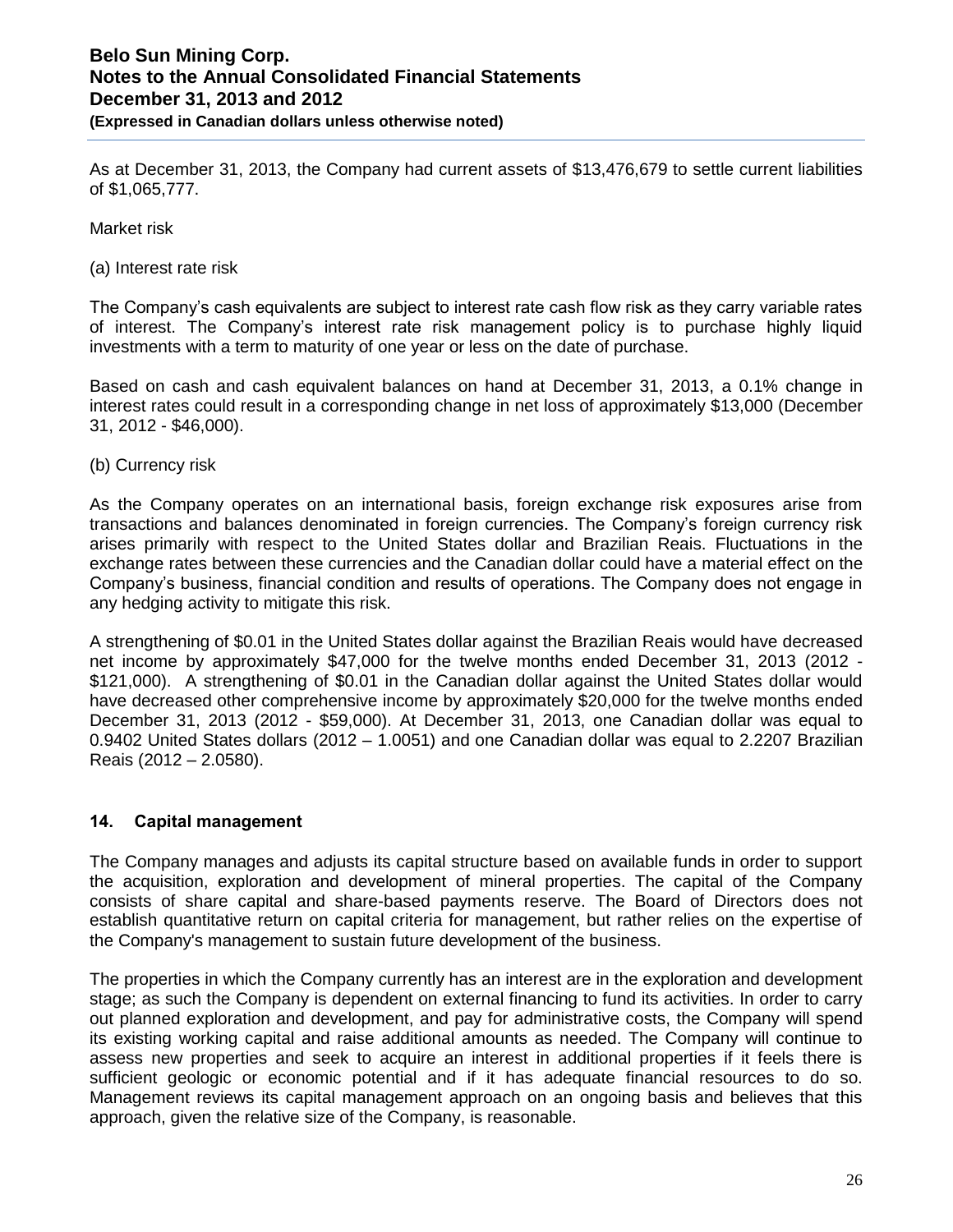**(Expressed in Canadian dollars unless otherwise noted)** 

There were no significant changes in the Company's approach to capital management during the twelve months ended December 31, 2013 and 2012. The Company is not subject to externally imposed capital requirements.

## **15. Related party disclosures**

The annual consolidated financial statements include the financial statements of the Company and the subsidiaries at their respective ownership listed in the following table.

|                                  | Country of incorporation | % equity interest |
|----------------------------------|--------------------------|-------------------|
| Belo Sun Mining (Barbados) Corp. | <b>Barbados</b>          | 100               |
| Belo Sun Mineracao Ltda          | Brazil                   | 100               |
| Intergemas Mineracao e           |                          |                   |
| Industrailizacao Ltda            | Brazil                   | 100               |
| Aubras Mineracao Ltda            | Brazil                   | 98                |
| Oca Mineracao Ltda               | Brazil                   | 100               |

During the year the Company entered into the following transactions in the ordinary course of business with related parties that are not subsidiaries of the Company.

|                          |   | Purchases of goods/services |      |         |  |  |
|--------------------------|---|-----------------------------|------|---------|--|--|
|                          |   | Year ended                  |      |         |  |  |
|                          |   | December 31,                |      |         |  |  |
|                          |   | 2012<br>2013                |      |         |  |  |
| 2227929 Ontario Inc.     | S | 538,700                     | - \$ | 446,825 |  |  |
| Forbes & Manhattan, Inc. |   | 313,000                     |      | 315,000 |  |  |
| Falcon Metais Ltda.      |   | 159,890                     |      | 339,584 |  |  |

The Company shares office space with other companies who may have common officers and directors. The costs associated with the use of this space, including the provision of office equipment and supplies, are administered by 2227929 Ontario Inc. to whom the Company pays a fee. 2227929 Ontario Inc. does not have any officers or directors in common with the Company.

Mr. Stan Bharti, a director of the Company, is the Executive Chairman of Forbes & Manhattan, Inc., a corporation that provides administrative and consulting services to the Company, including but not limited to strategic planning and business development. Forbes & Manhattan, Inc. charges a monthly consulting fee of \$25,000. During the twelve months ended December 31, 2013, the Company granted Mr. Bharti, through Forbes & Manhattan, Inc., a bonus of \$13,000.

Mr. Helio Diniz, Vice President of Exploration for the Company, is an officer of Falcon Metais Ltda., a company providing exploration and administration services to the Company in Brazil, including bookkeeping and secretarial services.

Mr. Michael Hoffman, Vice President of Engineering for the Company, is a director of Azul Ventures Inc.. During the twelve months ended December 31, 2013, the Company was reimbursed by Azul Ventures Inc. for \$nil (2012: \$2,093) in travel expenses incurred by Mr. Hoffman paid by the Company on his behalf.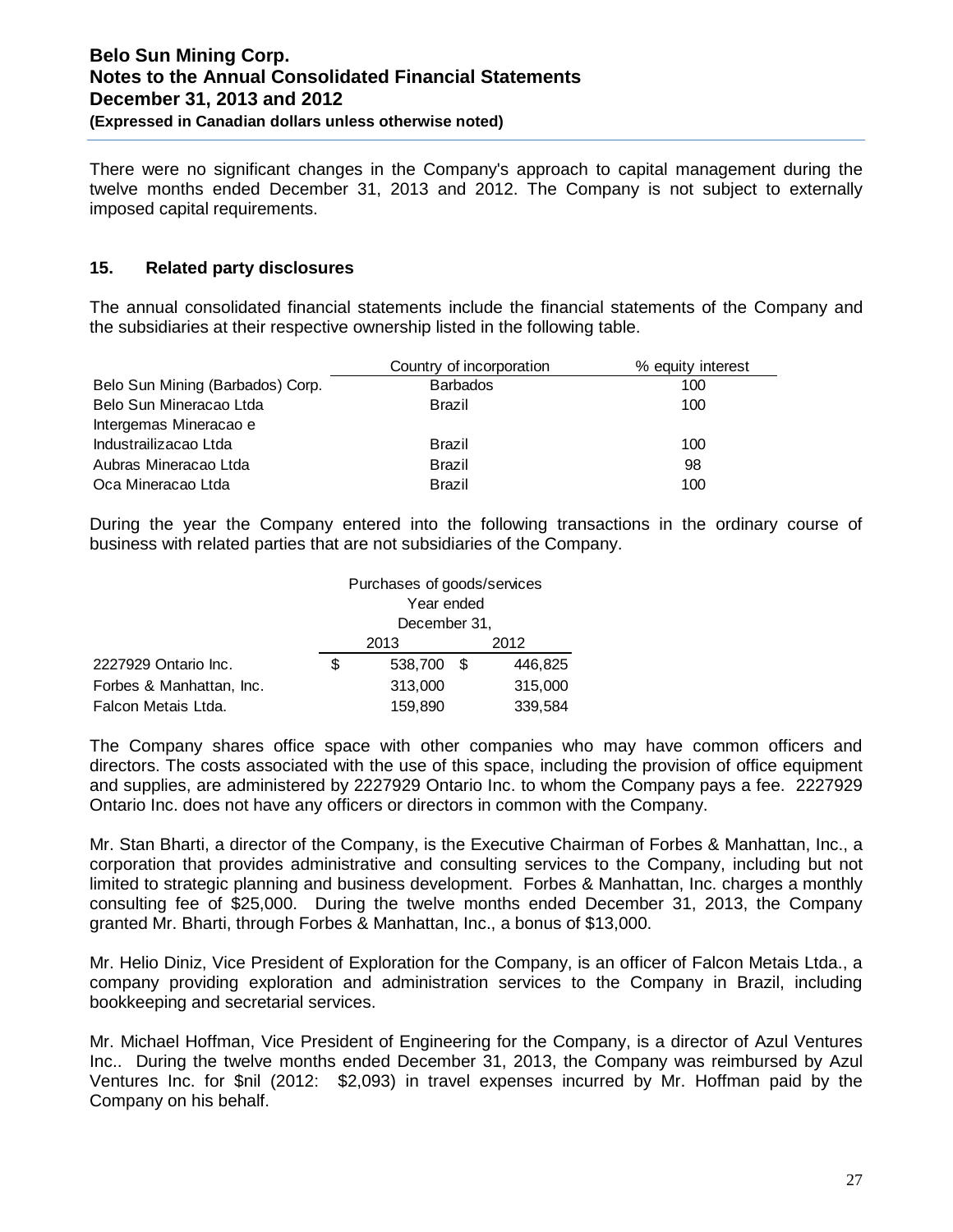The following balances were outstanding at the end of the reporting period:

|                          | Amounts owed by related Amounts owed to related |      |                                         |        |      |        |
|--------------------------|-------------------------------------------------|------|-----------------------------------------|--------|------|--------|
|                          | parties                                         |      | parties                                 |        |      |        |
|                          |                                                 |      | 31-Dec-13 31-Dec-12 31-Dec-13 31-Dec-12 |        |      |        |
| 2227929 Ontario Inc.     | S                                               |      | $-$ \$ 90,000 \$                        | 11.661 | - \$ |        |
| Directors of the Company |                                                 | $\,$ | $\blacksquare$                          | -      |      | 53,280 |
| Falcon Metais Ltda.      |                                                 | $\,$ | $\,$                                    |        |      | 47,057 |

The amounts outstanding are unsecured and will be settled in cash. No guarantees have been given or received. No expense has been recognized in the current or prior periods for bad or doubtful debts in respect of the amounts owed by related parties.

### *Compensation of key management personnel of the Company*

The remuneration of directors and other members of key management personnel during the period were as follows:

|                      | Year ended   |                |  |           |  |
|----------------------|--------------|----------------|--|-----------|--|
|                      | December 31, |                |  |           |  |
|                      |              | 2013           |  | 2012      |  |
| Short-term benefits  |              | $3,109,833$ \$ |  | 2.337.054 |  |
| Share-based payments |              | 1,288,760      |  | 4,249,500 |  |

In accordance with IAS 24 Related Party Disclosures, key management personnel are those persons having authority and responsibility for planning, directing and controlling the activities of the Company directly or indirectly, including any directors (executive and non-executive) of the Company.

## **16. Commitments and contingencies**

(a) Long Term Investment

Under a successfully renegotiated agreement with CPRM (Note 4) in March 2008, the Company maintains an interest bearing term deposit to cover the future royalty payments, starting March 31, 2008. There has been no production at Volta Grande Property thus no royalties were payable and no amounts were withdrawn by the CPRM.

(b) The Company is party to certain management contracts. These contracts require that additional payments of up to \$7,470,000 be made upon the occurrence of certain events such as a change of control. As the likelihood of these events taking place is uncertain and it is not probable that there will be any outflow of resources to settle the commitment, the contingent payments have not been reflected in these annual consolidated financial statements. Minimum commitments remaining under these contracts were approximately \$866,000 all due within one year.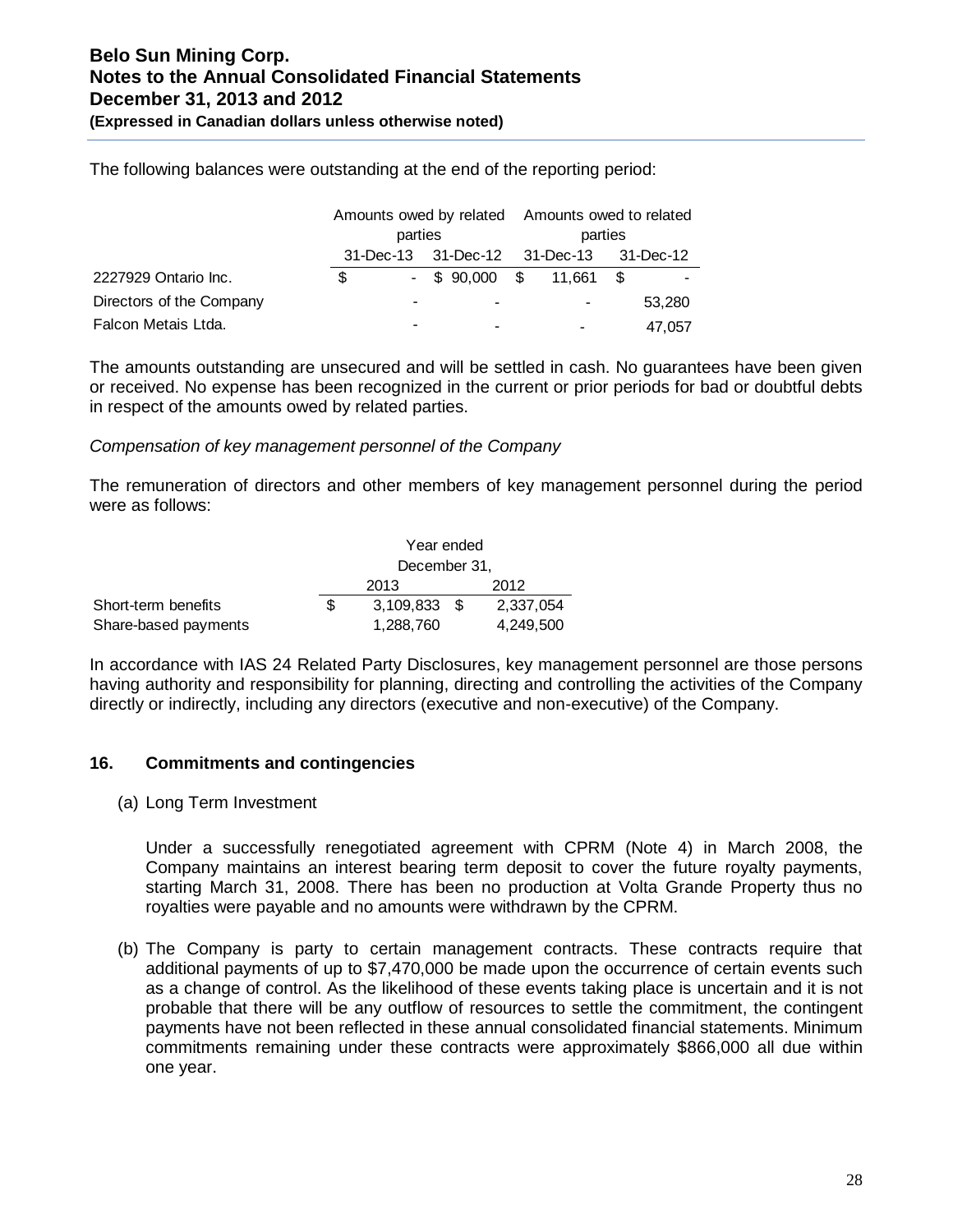**(Expressed in Canadian dollars unless otherwise noted)** 

(c) The Company's mining and exploration activities are subject to various federal, provincial and international laws and regulations governing the protection of the environment. These laws and regulations are continually changing and generally becoming more restrictive. The Company conducts its operations so as to protect public health and the environment and believes its operations are materially in compliance with all applicable laws and regulations. The Company has made, and expects to make in the future, expenditures to comply with such laws and regulations.

### **17. Income taxes**

(a) The following table reconciles incomes taxes calculated at combined Canadian federal and provincial tax rate with income tax expense in these audited annual consolidated financial statements.

|                                                                                                                                                                            | 2013                                        | 2012                                       |
|----------------------------------------------------------------------------------------------------------------------------------------------------------------------------|---------------------------------------------|--------------------------------------------|
| Loss before income taxes<br>Statutory rate                                                                                                                                 | \$<br>32,531,818<br>26.50%                  | 48,407,634<br>S.<br>26.50%                 |
| Expected income tax recovery                                                                                                                                               | \$<br>8,620,932                             | 12,828,023<br>\$                           |
| Change in unrecognized deferred tax assets<br>Non-deductible expenses and permanent differences<br><b>Expired losses</b><br>Change in tax rate, foreign exchange and other | (4,940,800)<br>(2,572,406)<br>(1, 107, 726) | (12, 127, 200)<br>(1,904,882)<br>1,204,059 |
| Income tax expense                                                                                                                                                         | \$                                          |                                            |

The significant components of the Company's deferred income tax assets are as follows:

|                                                    | 2013            |    | 2012           |
|----------------------------------------------------|-----------------|----|----------------|
|                                                    |                 |    |                |
| Deferred income tax assets and liabilities:        |                 |    |                |
| Capital and non-capital tax losses carried forward | \$<br>9,092,600 | -S | 6,812,000      |
| Capital assets                                     | 8,700           |    | 7,500          |
| Unused foreign exploration and evaluation expenses | 25,388,700      |    | 22,366,500     |
| Share issue costs                                  | 851,700         |    | 1,214,900      |
| Other liability                                    |                 |    | (7, 100)       |
|                                                    |                 |    |                |
| Net deferred income tax assets and liabilities     | 35,341,700      |    | 30,393,800     |
| Unrecognized deferred tax assets                   | (35, 341, 700)  |    | (30, 400, 900) |
|                                                    |                 |    |                |
| Deferred income tax asset (liability)              | \$              |    | (7, 100)       |